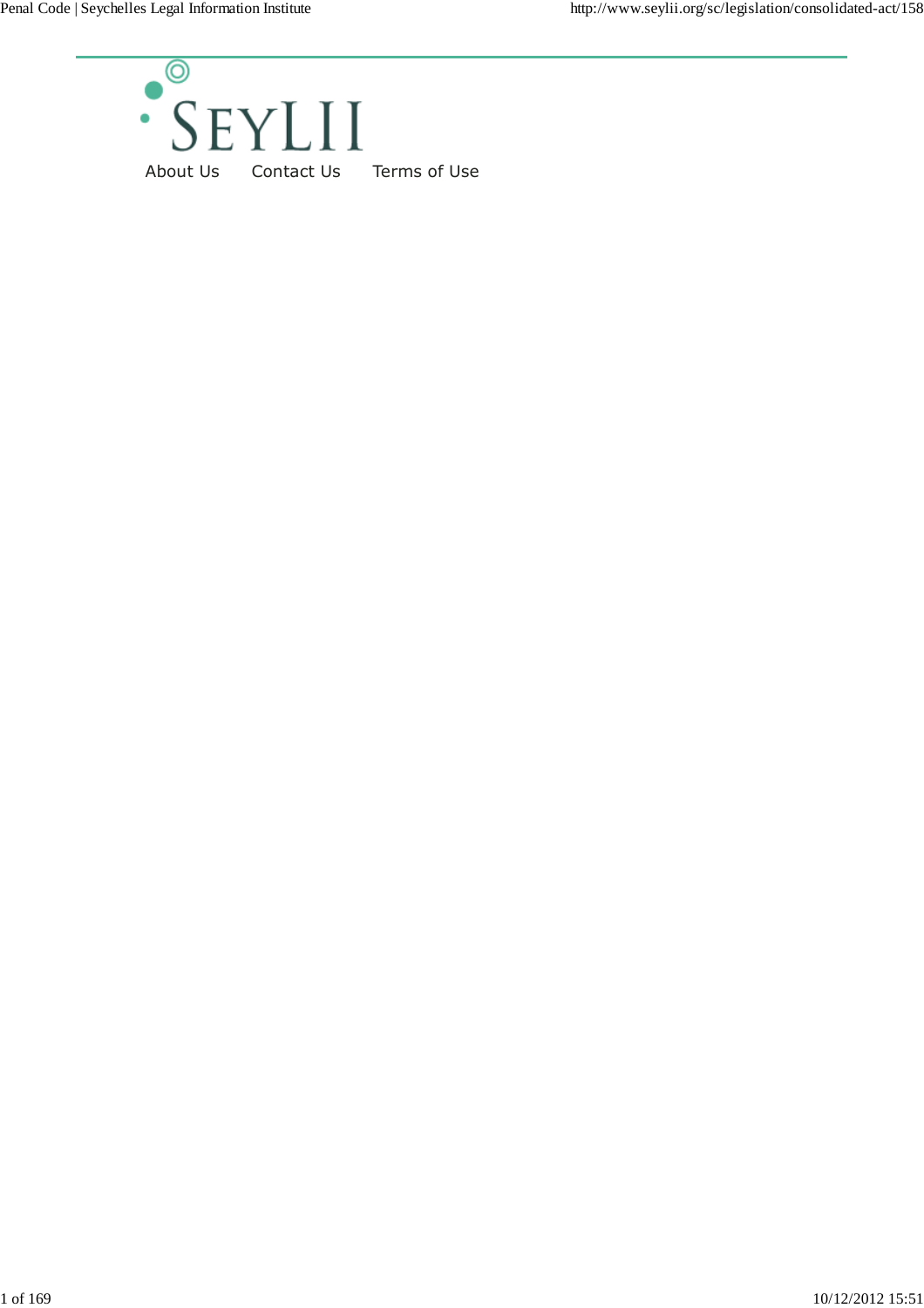$\sqrt{2}$ 

| Judgments                                 | Home                            |
|-------------------------------------------|---------------------------------|
| • Constitutional<br>Court                 | <b>Penal Code</b>               |
| · Supreme Court<br>• Court of Appeal      | criminal law                    |
| Legislation                               | Cap:<br>158<br>In force:        |
| - Laws of<br>Seychelles                   | <b>Yes</b>                      |
| • Numbered Acts                           | <b>Downloads</b>                |
| • Statutory<br>Instruments                | cap158.doc<br>cap158.doc 505 KB |
| · Government<br><b>Notices</b>            | cap158.pdf                      |
| • Proclamations<br><b>Finding Aids</b>    | cap158.pdf 481.72 KB            |
| • Acts in Force<br>• Statutory            | CHAPTER 158                     |
| Instruments in<br>Force                   |                                 |
| Causelists                                | <b>PENAL CODE</b>               |
| • Magistrates<br>Court<br>· Supreme Court |                                 |
| Other                                     | [1st February, 1955]            |
| · Speeches<br>User login                  |                                 |
|                                           |                                 |
|                                           |                                 |
| Username: *                               | Act 12 of 1952                  |
| Password: *                               | Act 10 of 1955                  |
| Log in                                    | Act 4 of 1958                   |
| Log in using                              | Act 21 of 1960                  |
| OpenID<br>Create new account              | Act 7 of 1961                   |
| Request new<br>password                   | Act 36 of 1961                  |
| Navigation                                | Act 30 of 1964                  |
| - Recent posts<br>• Feed                  | Act 17 of 1965                  |
| aggregator                                | Act 1 of 1966                   |
|                                           | Act 8 of 1966                   |
|                                           | Act 30 of 1967                  |
|                                           | Act 11 of 1969                  |
|                                           | Act 7 of 1972                   |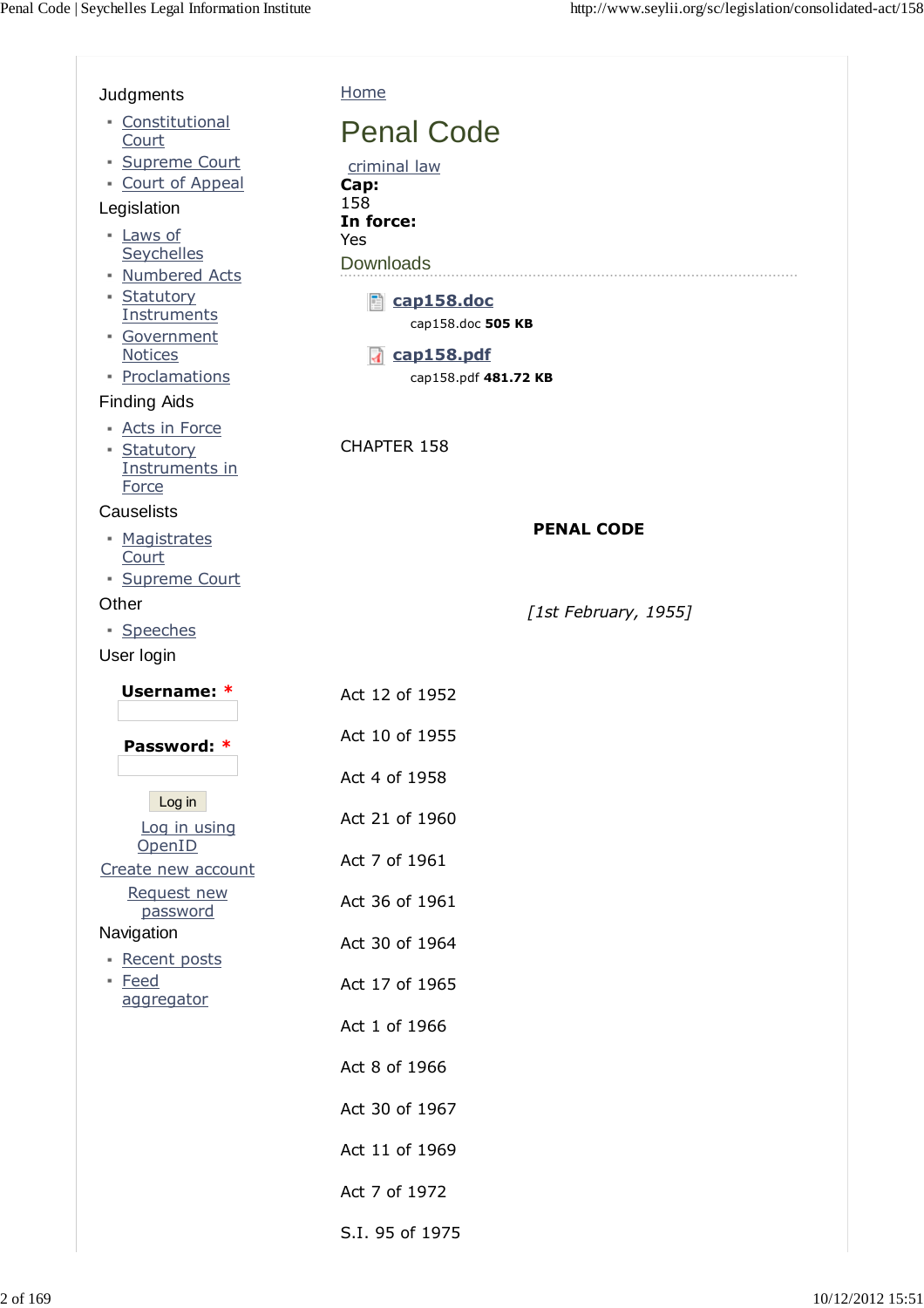SeyLII subscribe**ฎ***t***o** t**he<del>n</del>fringines** of the <u>Free Access to Law</u> movement:



Act 21 of 1978 Act 31 of 1979 Act 4 of 1979 Act 7 of 1979 Act 31 of 1980 Act 5 of 1981 Act 24 of 1982 S.I. 23 of 1987 Act 16 of 1995 Act 15 of 1996

 ARRANGEMENT OF **SECTIONS** 

 PART I - GENERAL PROVISIONS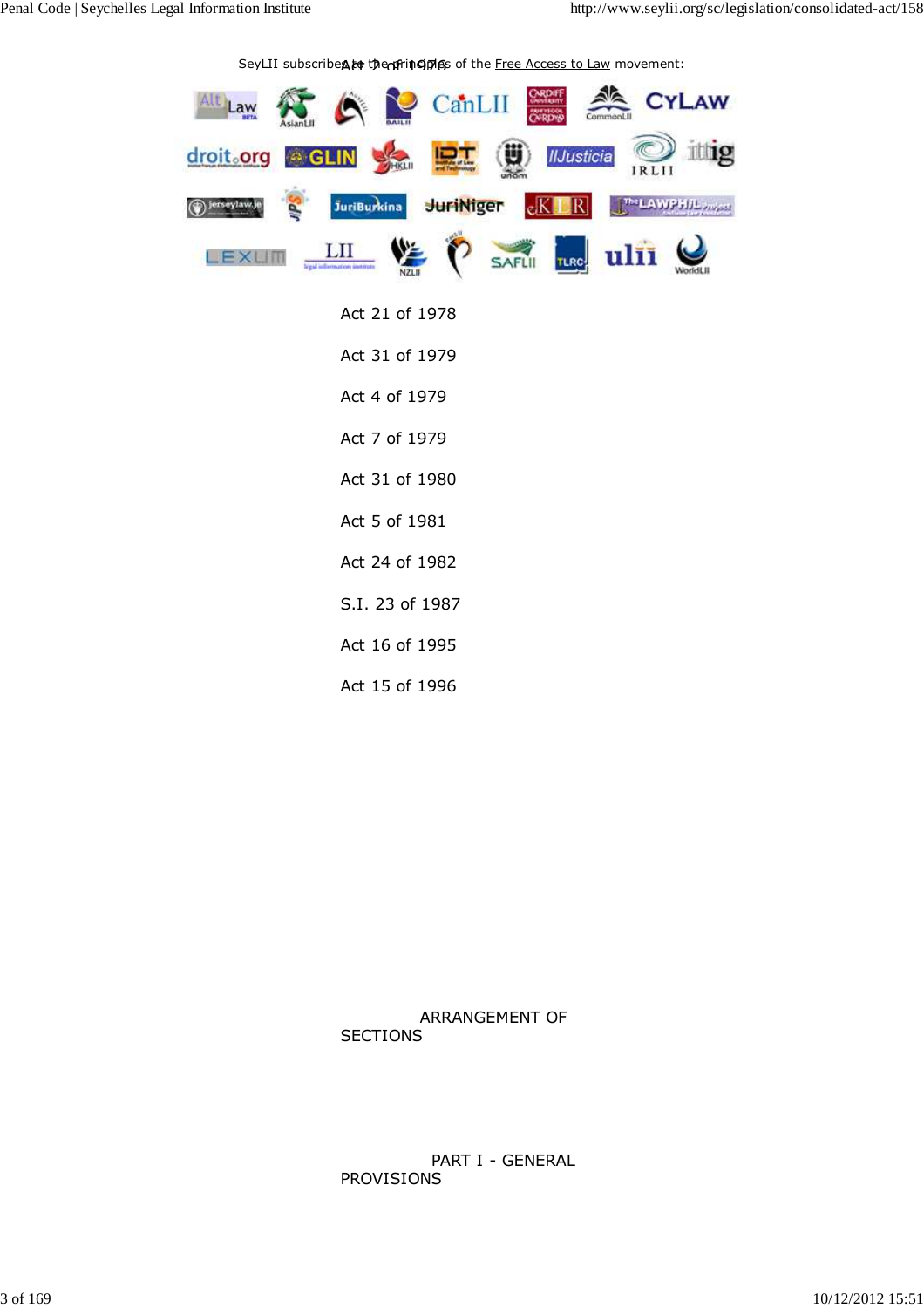# CHAPTER I

# *Preliminary*

# **SECTION**

1. Short title.

3. Saving of certain laws.

# CHAPTER II

# *Interpretation*

| $4_{-}$      | General rule of construction          |
|--------------|---------------------------------------|
| -5.<br>terms | Definition of certain expressions and |

# CHAPTER III

*Territorial Application of Code* 

6. Extent of jurisdiction of courts.

7. Offence committed partly within and partly beyond the

jurisdiction.

# CHAPTER IV

| General Rules as to Criminal<br>Responsibility |                          |
|------------------------------------------------|--------------------------|
| 8.                                             | Ignorance of law         |
| 9.                                             | Bona fide claim of right |
| 10.                                            | Intention and motive.    |
| 11.<br>Mistake of fact.                        |                          |

12. Presumption of sanity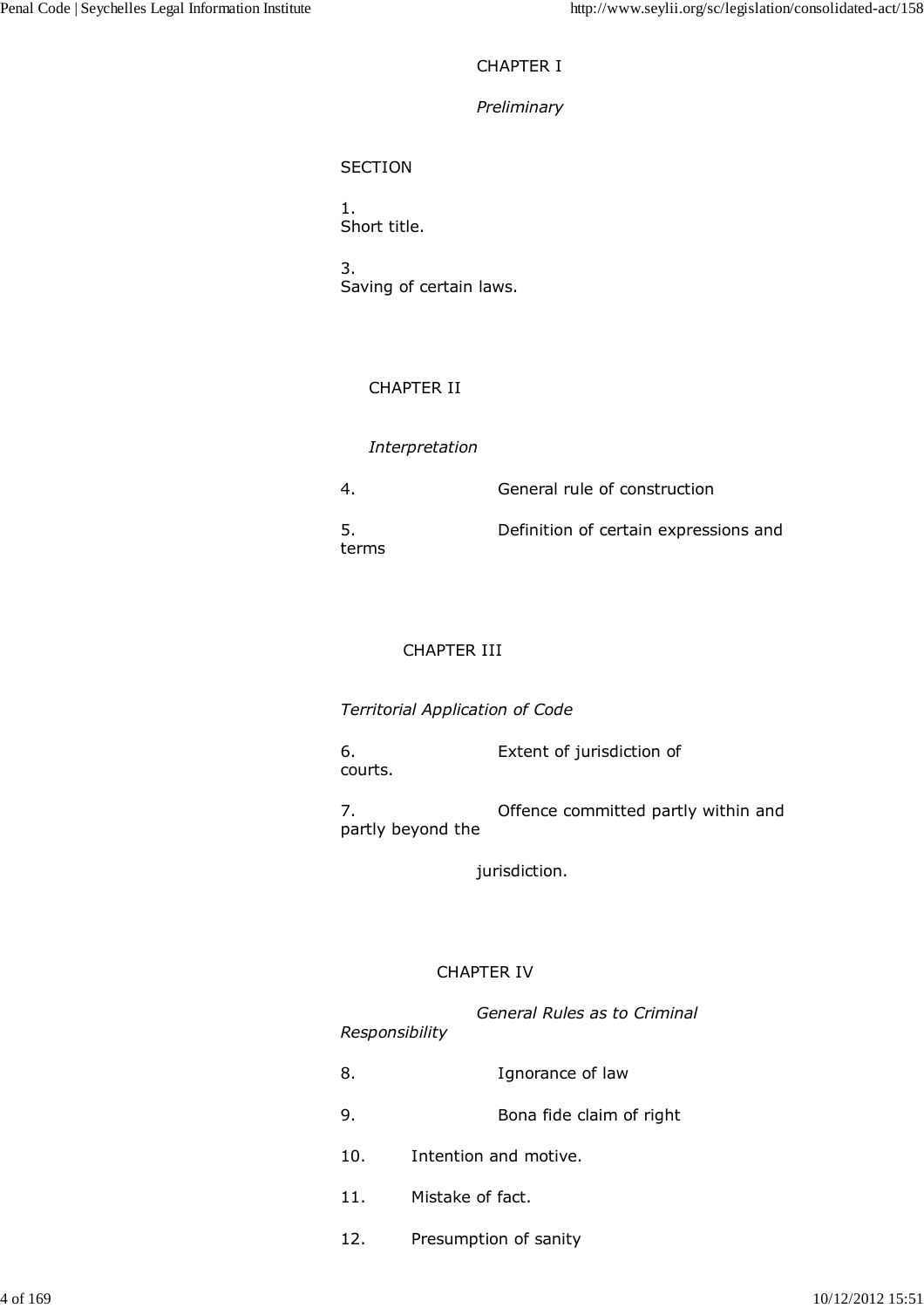- 13. Insanity
- 14. Intoxication
- 15. Immature age.
- 16. Judicial officers
- 17. Compulsion
- 18. Defence of person and property
- 19. Use of force in effecting arrest
- 20. Compulsion by husband

21. Persons not to be twice criminally responsible for same offence

# CHAPTER V

## *Parties to Offences*

- 22. Principal offenders
- 23. Joint offenders
- 24. Counselling to commit an offence

### CHAPTER VI

### *Punishments*

- 25. Different kinds of punishment.
- 26. Imprisonment
- 27. Minimum sentence
- 28. Fines
- 29. Forfeiture
- 30. Compensation
- 31. Costs
- 32 Security for keeping the peace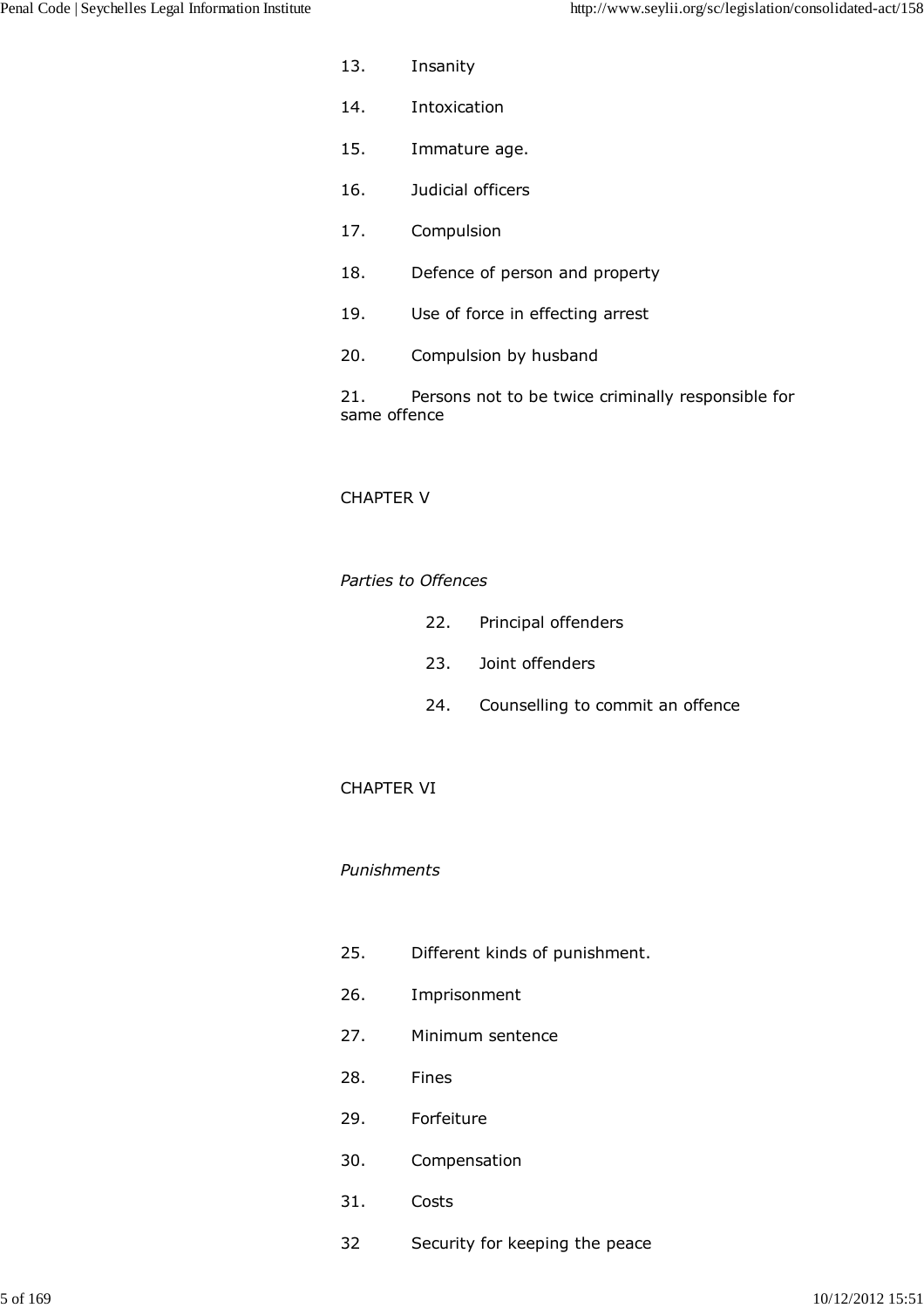33. (Repealed)

34. Certain provisions of Criminal Procedure Code to apply to recognisances under sections 32 and 33

- 35. General Punishment for misdemeanours
- 36. Sentences cumulative, unless otherwise ordered.

37. Escaped convicts to serve unexpired sentences when recaptured.

38. (Repealed by Act 1 of 1966)

PART II - CRIMES

Division I - Offences against Public Order

# CHAPTER VII

*Treason and Other Offences against the Sovereign's Authority*

| 39.                 | Treason.                              |
|---------------------|---------------------------------------|
| 40.                 | Concealment of treason                |
| 41.                 | Two witnesses                         |
| 42.                 | Limitations as to trials for treason. |
| 43.                 | (Repealed)                            |
| 44.                 | Inciting to mutiny.                   |
| 45.                 | Aiding in acts of mutiny.             |
| 46.                 | Inducing desertion.                   |
| 47.                 | Aiding prisoner of war to escape.     |
| 48.                 | Definition of overt act.              |
| 49.                 | Definitions.                          |
| 50.<br>publication. | Power to prohibit importation of      |
|                     |                                       |

51. Offences in relation to importation of prohibited publications.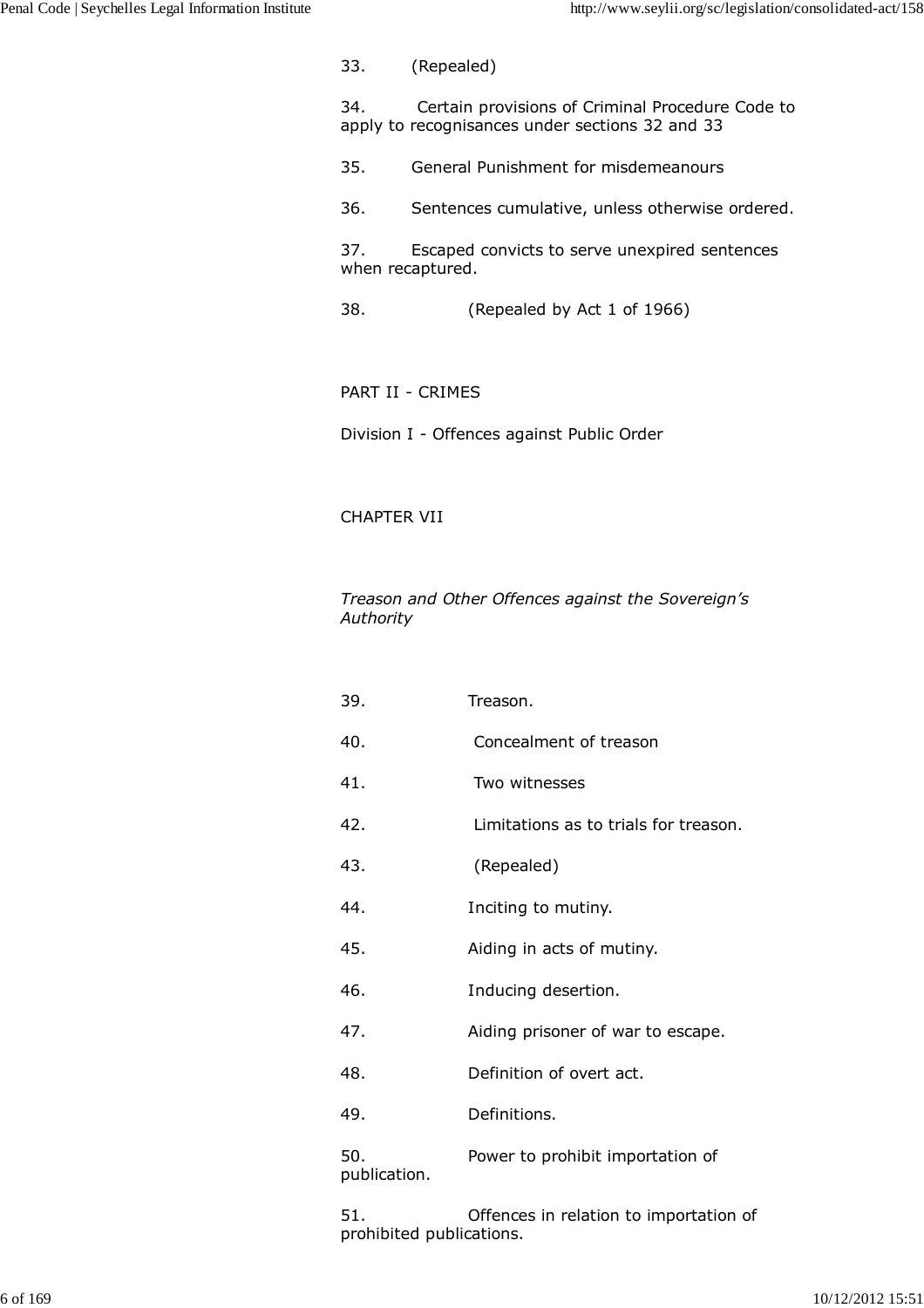| 52.<br>police station. | Delivery of prohibited publication to                                           |
|------------------------|---------------------------------------------------------------------------------|
| 53.                    | Power to examine suspected packages.                                            |
| 54.                    | Seditious intention.                                                            |
| 55.                    | Seditious offences.                                                             |
| 56.                    | Legal proceedings.                                                              |
| 57.                    | Evidence.                                                                       |
| 58.                    | Unlawful oath to commit capital offence.                                        |
| 59.                    | Other unlawful oaths.                                                           |
| 60.                    | Defence of compulsion.                                                          |
| 61.                    | Unlawful drilling.                                                              |
| 62.                    | Publication of false news with intent to<br>cause fear and alarm to the public. |

62A. Defamation of President.

# CHAPTER VIII

*Offences affecting Relations with Foreign States and External*

# *Tranquillity*

- 63. Defamation of foreign princes.
- 64. (Repealed)
- 65. Piracy.

# CHAPTER IX

*Unlawful Societies, Assemblies and Riots and Other Offences*

*against Public Tranquillity*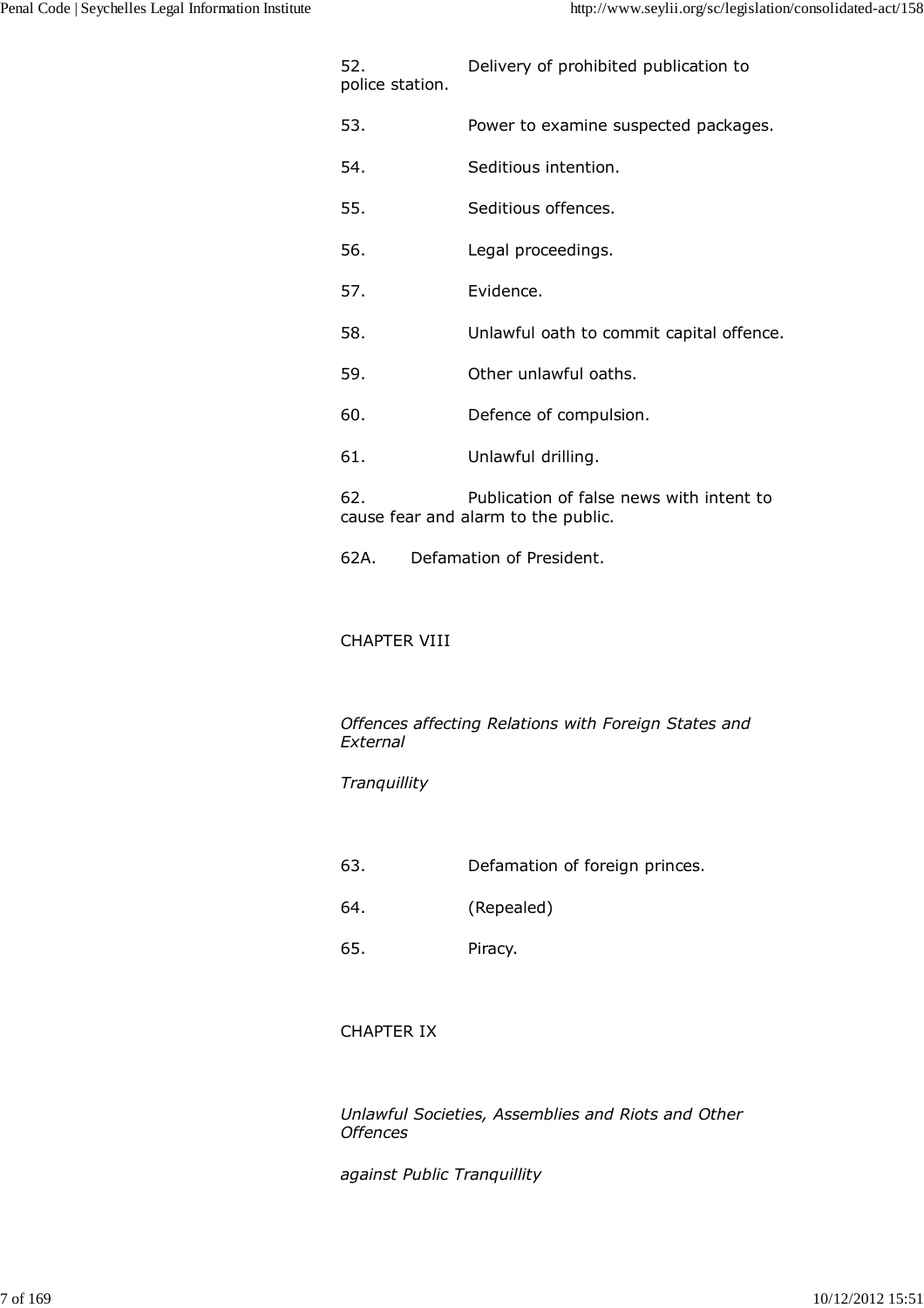| 66.                        | Definition of society and unlawful society.    |
|----------------------------|------------------------------------------------|
| 67.                        | Managing unlawful society.                     |
| 68.                        | Being member of unlawful society.              |
| 69.                        | Prosecutions under sections 67 and 68.         |
| 70.                        | Power of entry, arrest, search, etc.           |
| 71.                        | Declaration by President.                      |
| 72.                        | Forfeiture of insignia, etc.                   |
| 73.                        | Definition of unlawful assembly and riot.      |
| 74.                        | Punishment of unlawful assembly.               |
| 75.                        | Punishment of riot.                            |
| 76.<br>disperse.           | Proclamation for rioters or assembly to        |
| 77.<br>after proclamation. | Dispersal of rioters or persons assembled      |
| 78.                        | Calling on military forces.                    |
| 79.<br>proclamation.       | Rioting or failure to disperse after           |
| 80.                        | Obstructing proclamation.                      |
| 81.                        | Rioters destroying buildings, etc.             |
| 82.                        | Injury to buildings by rioters.                |
| 83.                        | Riotously preventing sailing of ship.          |
| 84.                        | Possession of fire-arms, etc.                  |
| 85.                        | Forcible entry.                                |
| 86.                        | Forcible detainer.                             |
| 87.                        | Affray.                                        |
| 88.                        | Challenge to a duel.                           |
| 89.                        | Threatening violence, etc.                     |
| 89A.<br>law.               | Incitement to violence and disobedience of the |
| 90.                        | Assembling to smuggle.                         |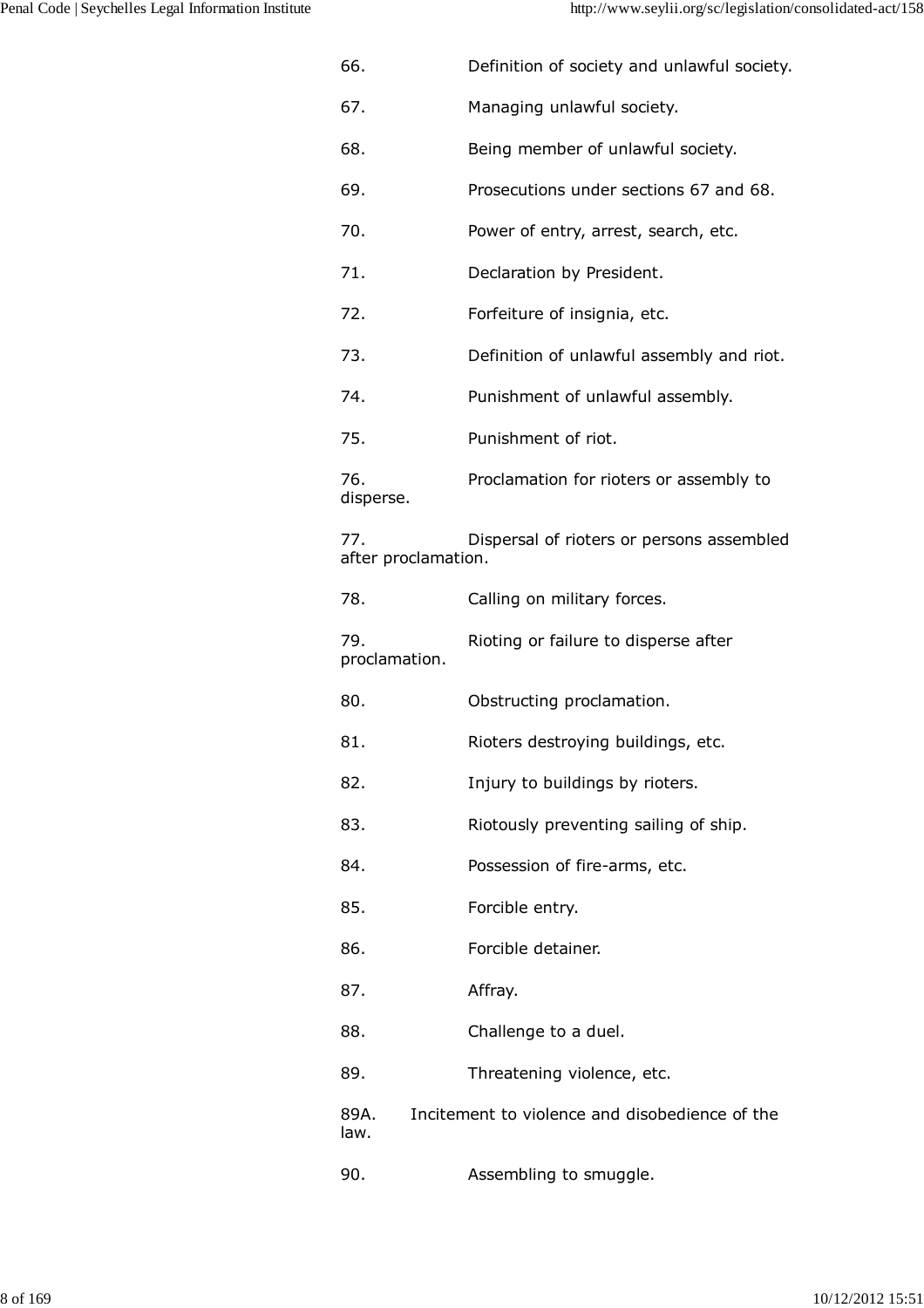## Division II - Offences against the Administration of Lawful

## Authority

# CHAPTER X

# *Corruption and the Abuse of Office*

| 91.                      | Official corruption.                      |
|--------------------------|-------------------------------------------|
| 92.                      | Extortion by public officers.             |
| 93.                      | Receipt of property for favours.          |
| 94.                      | Officers with special duties to property. |
| 95.                      | False claims by officials.                |
| 96.                      | Abuse of authority of office.             |
| 97.                      | False certificates by public officers.    |
| 98.                      | Unauthorised administration of oaths.     |
| 99.                      | False assumption of authority.            |
| 100.                     | Personating public officers.              |
| 101.<br>public services. | Threat of injury to persons employed in   |

# CHAPTER XI

*Relating to the Administration of justice.*

- 102 Perjury and subornation of perjury.
- 103. False statement by interpreters.
- 104. Punishment of perjury and subornation.
- 105. Evidence on charge of perjury.
- 105A. Contradictory statements.
- 106. Fabricating evidence.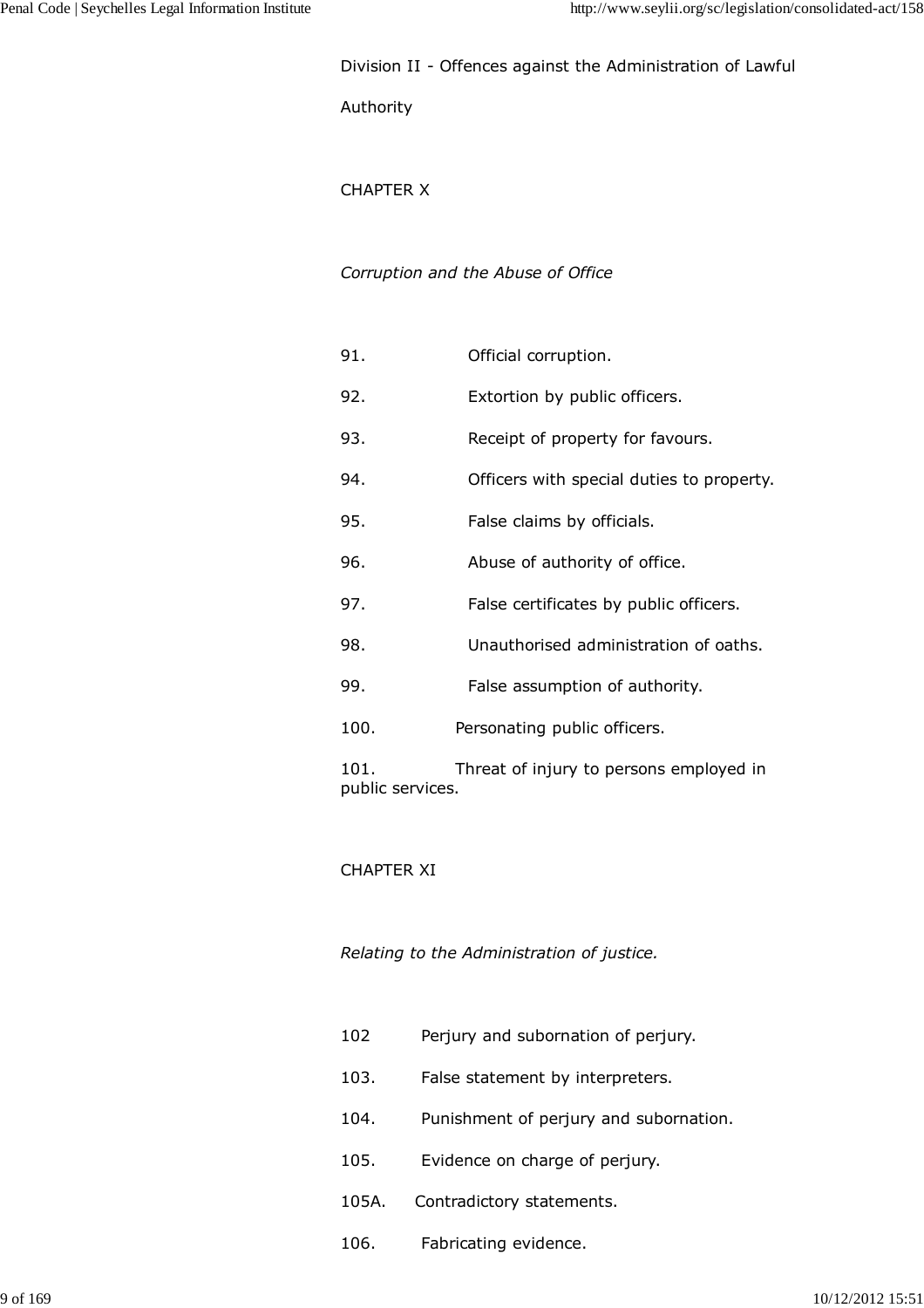107. False swearing 108. Deceiving witnesses 109. Destroying evidence

110. Conspiracy to defeat justice and interference with witnesses.

- 111. Compounding felonies
- 112. Compounding penal actions.
- 112A. Misprision of felony.
- 113. Advertisements for stolen property.
- 114. Offences relating to judicial proceedings.
- 114A. Sanction of Attorney General

# CHAPTER XII

*Rescues and Escapes and Obstructing Officers of Courts of Law*

- 115. Rescue.
- 116. Escape.
- 117. Aiding prisoners to escape.
- 118. Taking property under lawful seizure.
- 119. Obstructing court officers.

# CHAPTER XIII

*Miscellaneous Offences against Public Morality*

- 120. Frauds by public officers.
- 121. Neglect of duty by public officers.

122. False information to person employed in the public service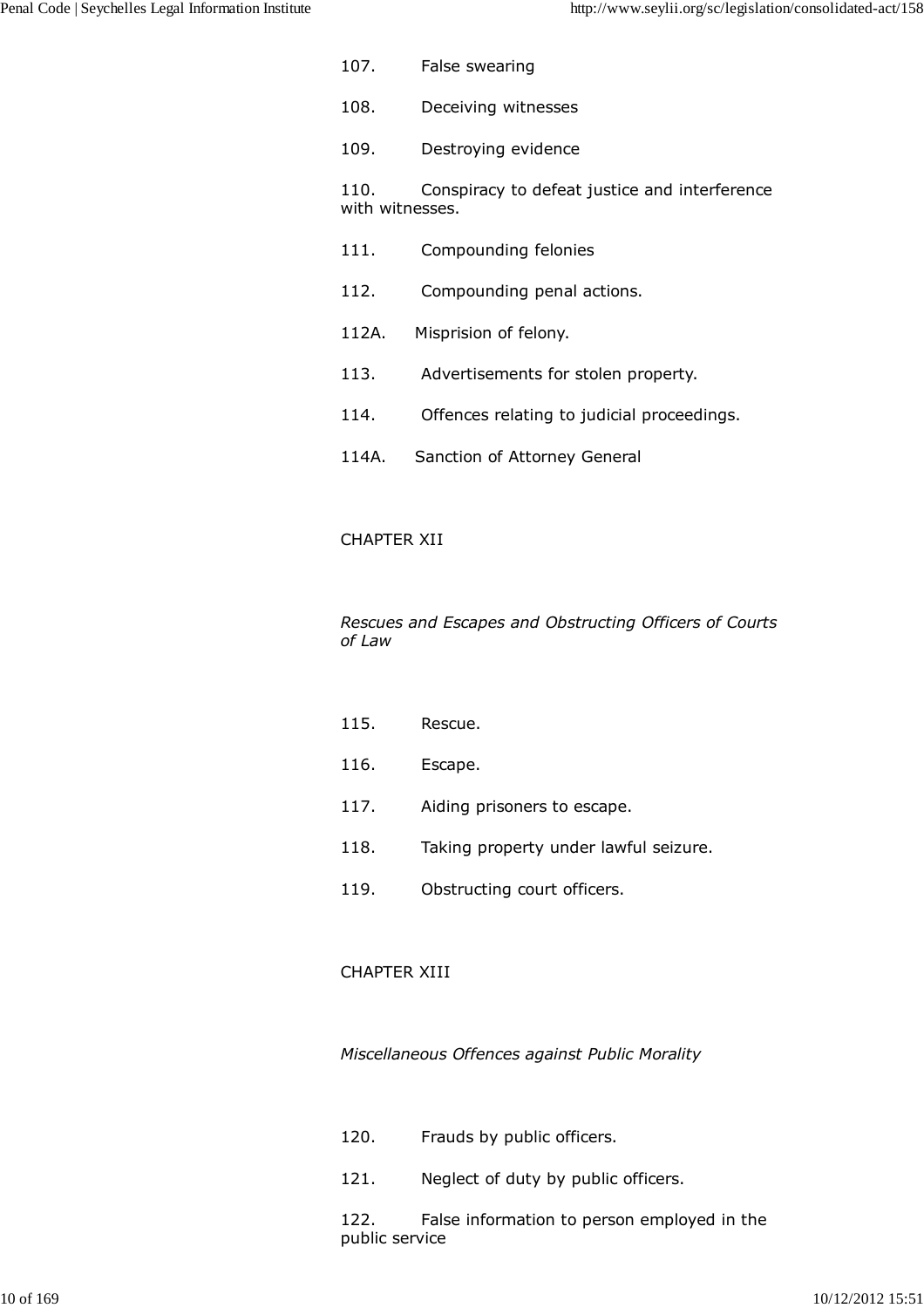- 122A. False reports causing wasteful employment of police
- 123. Disobedience of statutory duty.
- 124. Disobedience of lawful order.

Division Ill - Offences Injurious to the Public in General

## CHAPTER XIV

## *Offences Relating to Religion*

- 125. Insult to religion of any class.
- 126. Disturbing religious assemblies.
- 127. Trespassing on burial places, etc.

128. Writing or uttering words with intent to wound religious feelings.

129. Hindering burial of dead body, etc.

CHAPTER XV

# *Offences against Morality*

- 130. Sexual assault.
- 131. (Repealed by Act 15 of 1996)
- 132. (Repealed by Act 15 of 1996)
- 133. Abduction.
- 133A. Abduction of girls under eighteen years.
- 134. Abduction of girls under sixteen.
- 135. Sexual interference with a child.
- 136. Sexual interference with dependant.
- 136A. Repealed by Act 15 of 1996.
- 137. Indecent Assault.
- 138. Procuration.
- 139. Procuring defilement by threats, etc.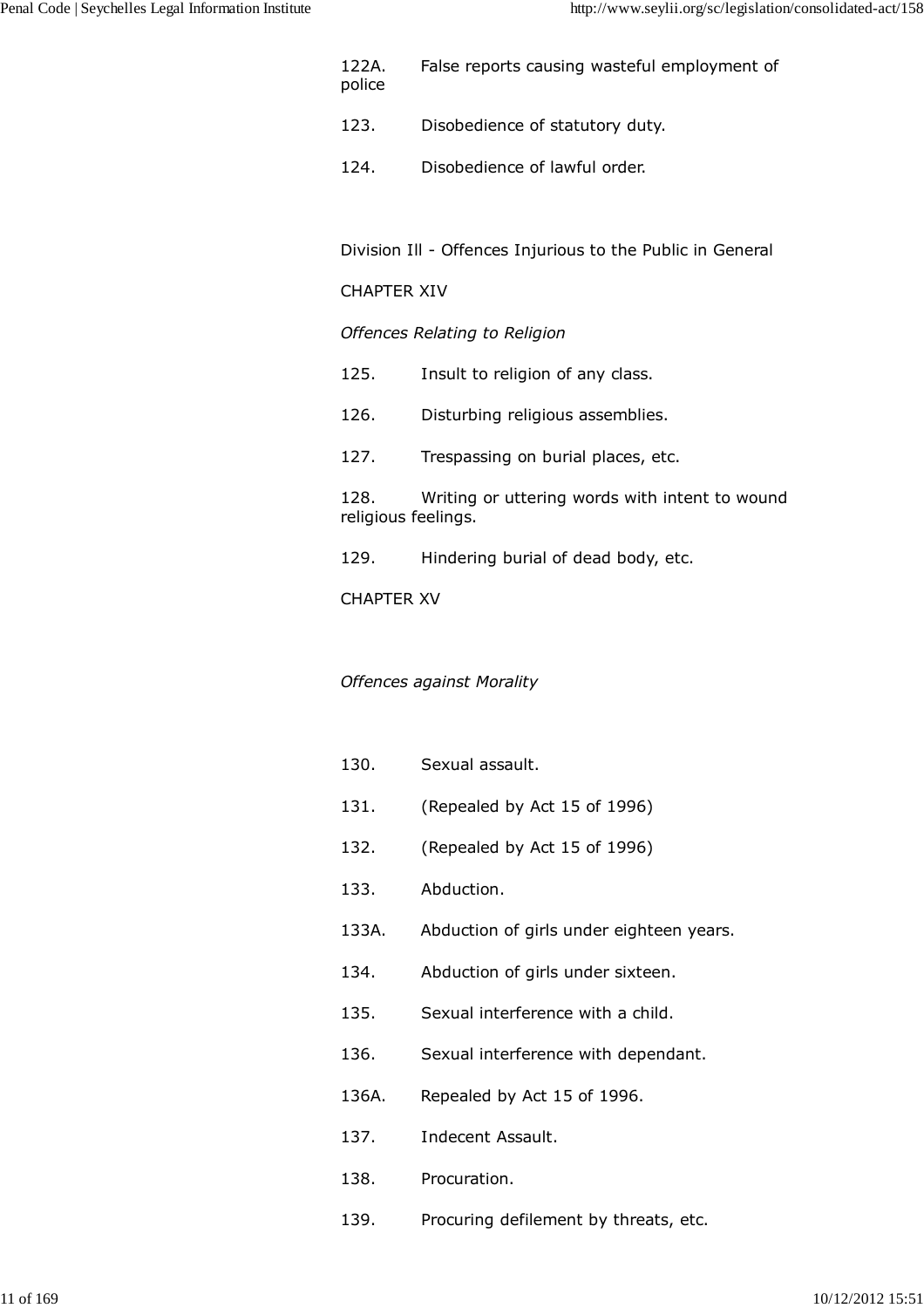140. Householder permitting defilement of girls under thirteen.

- 141. Detention of female in brothel and elsewhere.
- 142. Power to search.
- 143. Procuring for prostitution for purposes of gain.

144. Procuring for prostitution, etc., other than for purposes of gain.

- 145. (Repealed by Act 15 of 1996)
- 146. Conspiracy to defile.
- 147. Abortion.
- 148. Abortion by woman with child.
- 149. Drugs and instruments for abortion.
- 149A. Medical termination of pregnancy.
- 150*.* Knowledge of age in offences against women.
- 151. Unnatural offences.
- 151A. Incest.
- 152. Display of or traffic in indecent material
- 153. Insulting the modesty of a person.
- 154. Soliciting.
- 155. Brothel.
- 156. Living on earnings of prostitution.
- 157. (Repealed by Act 15 of 1996)
- 158. (Repealed by Act 15 of 1996)

### CHAPTER XVI

*Offences Relating toMarriage and Domestic Obligations*

- 159. Fraudulent pretence of marriage.
- 160. Bigamy.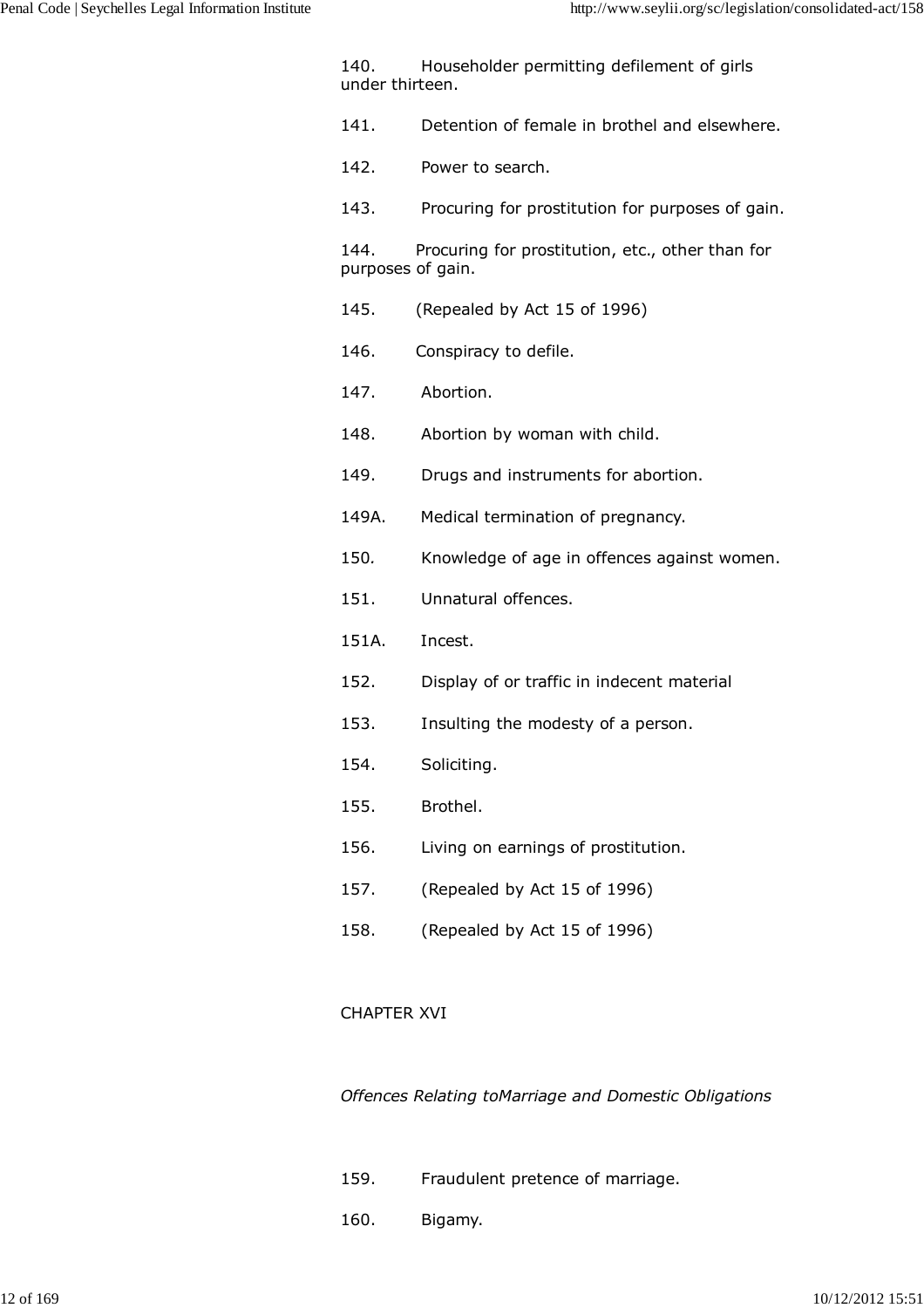161. Fraudulently going through ceremony of marriage.

- 162. Desertion of children.
- 163. Neglecting children.
- 164. Failure to provide for apprentice or servants.
- 165. Child stealing.

## CHAPTER XVII

*Nuisances and Offences against Health and Convenience*

- 166. Common nuisance.
- 167. Gaming houses.
- 168. Search warrants.
- 169. Presumptions.
- 170. Lotteries.
- 171. Keeper of premises defined.
- 172. Traffic in obscene publications.
- 173. Idle and disorderly persons.
- 173A. Prohibition of consumption of alcoholic liquor.
- 174. Rogues and vagabonds.
- 175. Wearing of uniform without authority.
- 176. Negligent spreading of disease.
- 177. Adulteration of food.
- 178. Sale of adulterated food.
- 179. Adulteration of drugs.
- 180. Sale of adulterated drugs.
- 181. Fouling water.
- 182. Fouling air**.**
- 182A. Carrying out advice, etc., in matters of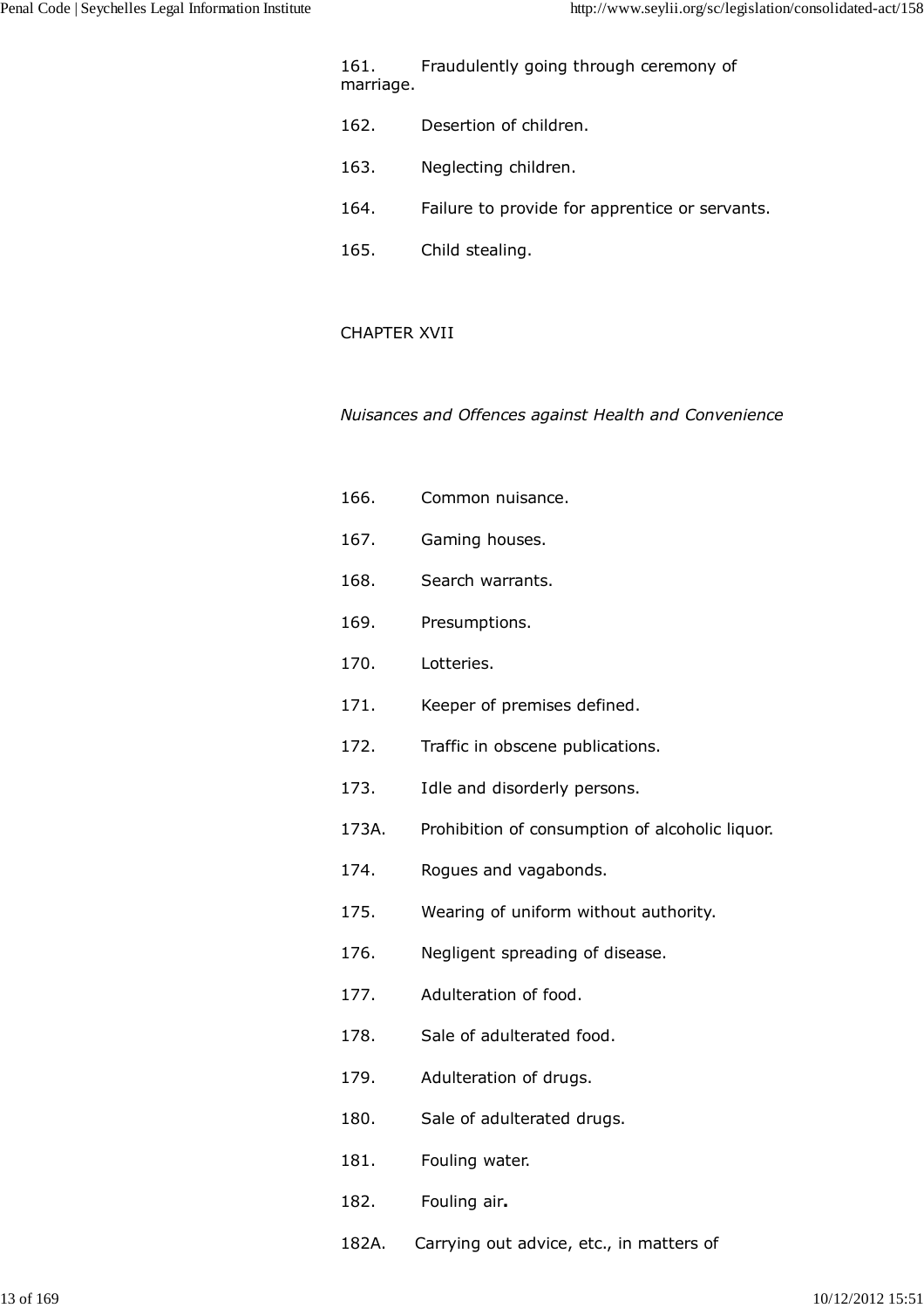## witchcraft

183. Lighting Fires, etc.

#### CHAPTER XVII

#### *Defamation*

- 184. Definition of libel.
- 185. Definition of defamatory
- 186. Publication.
- 187. Unlawful publication.
- 188. Absolute privilege.
- 189. Conditional privilege.
- 190. Good faith.
- 191. Presumptions as to good faith.

Division IV - Offences against the person

### CHAPTER XIX

### *Murder and Manslaughter*

- 192. Manslaughter.
- 193. Murder.
- 194. Punishment of murder.
- 195. Punishment of manslaughter.
- 196. Malice aforethought.
- 196A. Persons suffering from diminished responsibility.
- 197. Killing and provocation.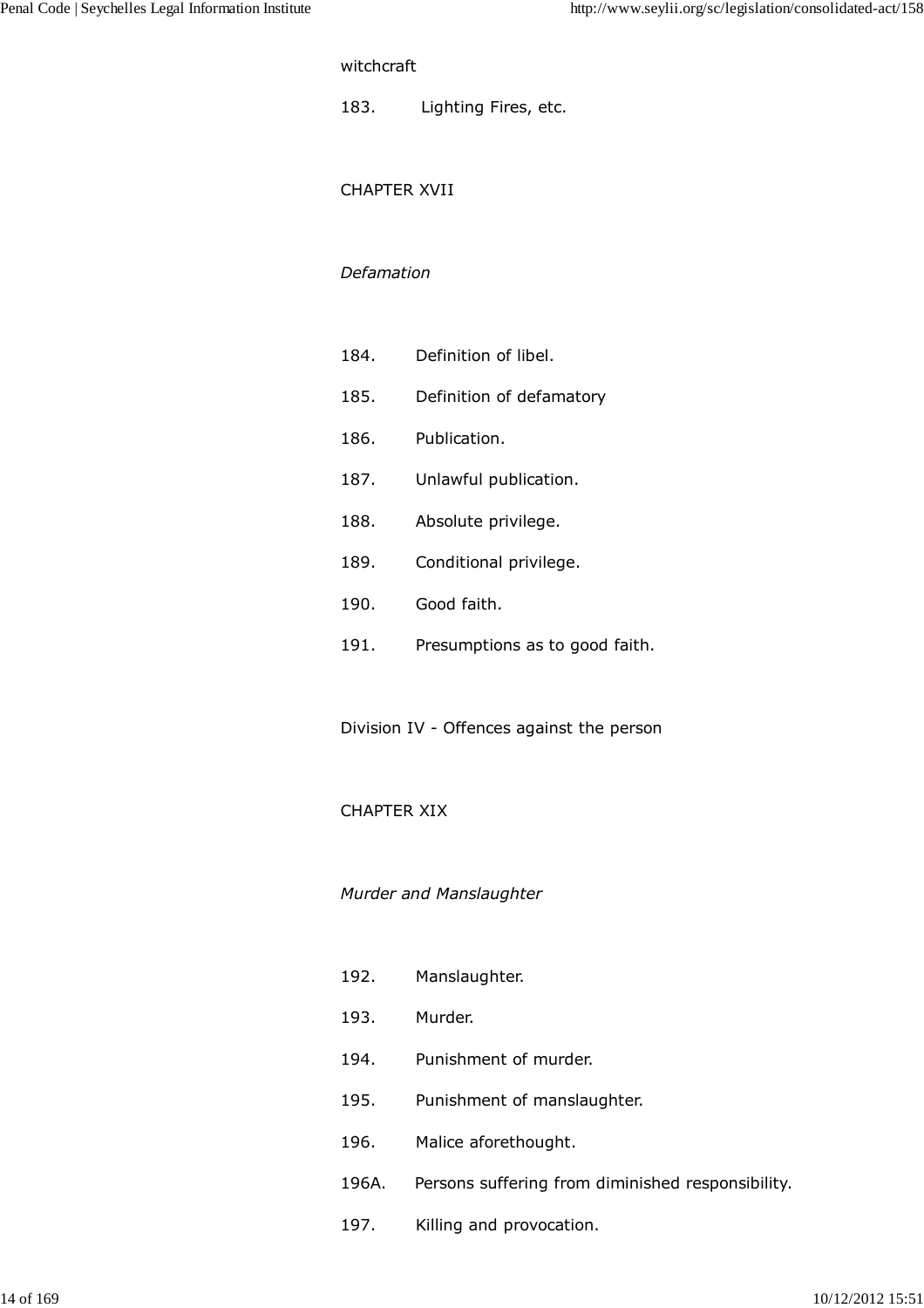- 198. Provocation defined.
- 199. Causing death defined.
- 200. Child capable of being killed.
- 201. Limitation as to time of death.

### CHAPTER XIX

Special Provisions as to Duties Relating to the Preservation of

#### Life and Health

- 202. Persons having charge.
- 203. Head of family.
- 204. Masters and mistresses.
- 205. Person doing dangerous act.
- 206. Person in charge of dangerous thing.

#### CHAPTER XXI

*Offences Connected with Murder and Suicide*

- 207. Attempt to murder.
- 208. Attempt to murder by convict.
- 209. Accessory after the fact to murder.
- 210. Written threat to murder.
- 211. Conspiracy to murder.
- 212. Complicity in another's suicide.
- 213. Suicide pacts.
- 214. Infanticide.
- 215. Killing unborn child.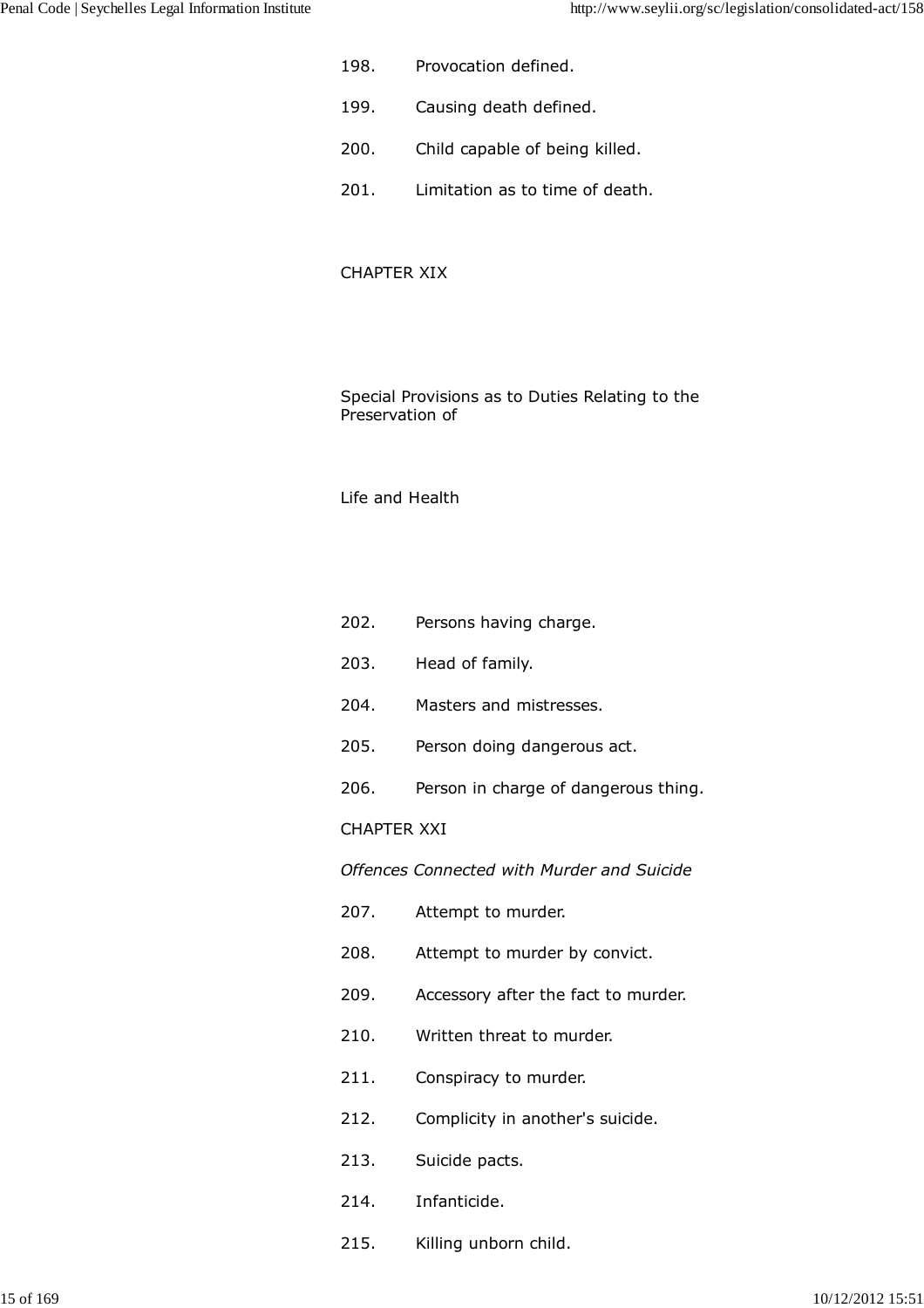216. Concealment of birth.

## CHAPTER XXII

## *Offences Endangering Life or Health*

- 217. Disabling with intent to commit crime.
- 218. Stupefying with intent.

219. Acts intended to cause grievous harm or to prevent arrests.

- 220. Preventing escape from wreck.
- 221. Grievous harm.
- 222. Placing explosive with intent.
- 223. Administering poison.
- 224. Unlawful wounding or poisoning.
- 225. Failure to supply necessaries.
- 226. Surgical operation.
- 227. Excess of force.
- 228. Consent.

### CHAPTER XXIII

### *Criminal Recklessness and Negligence*

- 229. Reckless and negligent acts.
- 230. Other negligent acts causing harm.

231. Dealing in poisonous substances in negligent manner.

- 232. Exhibition of false lights, mark or buoy.
- 233. Unsafe or overloaded vessel.
- 234. Obstructing public way or navigation.

# CHAPTER XXIV

### *Assaults*

- 235. Common assault.
- 236. Assaults occasioning actual bodily harm.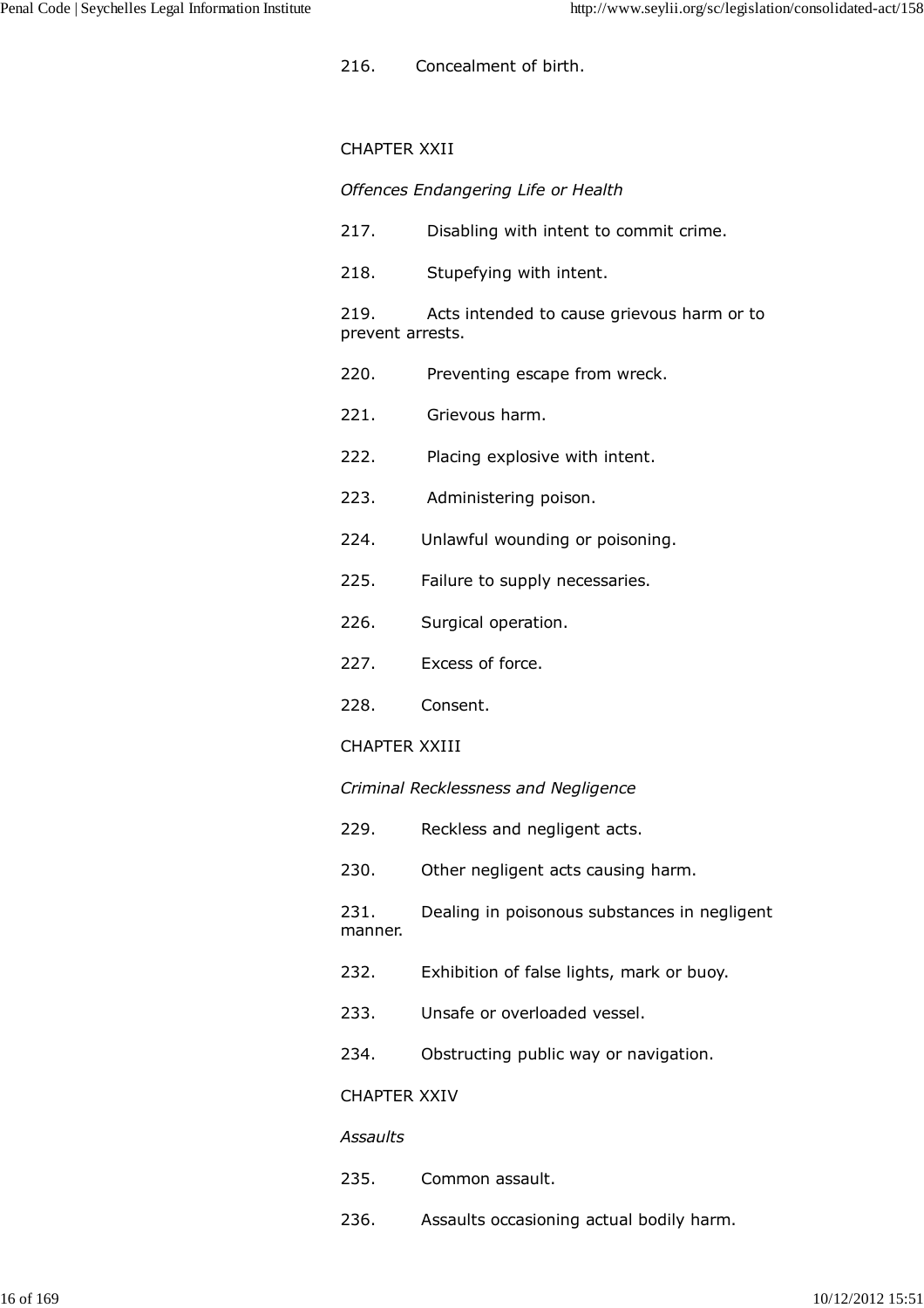237. Assaults on persons protecting wrecks.

238. Assaults punishable with five years' imprisonment.

# CHAPTER XXV

*Offences Against Liberty*

- 239. Definition of Kidnapping from Seychelles.
- 240. Kidnapping from lawful guardianship.
- 241. Abduction.
- 242. Punishment for kidnapping.
- 243. Kidnapping or abducting with intent to murder.
- 244. Kidnapping with intent
- 245. Kidnapping with intent to do harm, slavery, etc.
- 246. Wrongfully concealing kidnapped person.
- 247. Kidnapping child with intent to steal.
- 248. Punishment for wrongful confinement.
- 249. Buying or disposing of a person as slave.
- 250. Slave dealing.
- 251. Forced labour.

Division V - Offences relating to Property

CHAPTER XXVI

# *Theft*

- 252. Things capable of being stolen.
- 253. Definition of theft.
- 254. Special cases.
- 255. Funds held on trust or under direction.
- 256. Funds received by agents for sale.
- 257. Money received for another.
- 258. Theft by owner.
- 259. Husband and wife.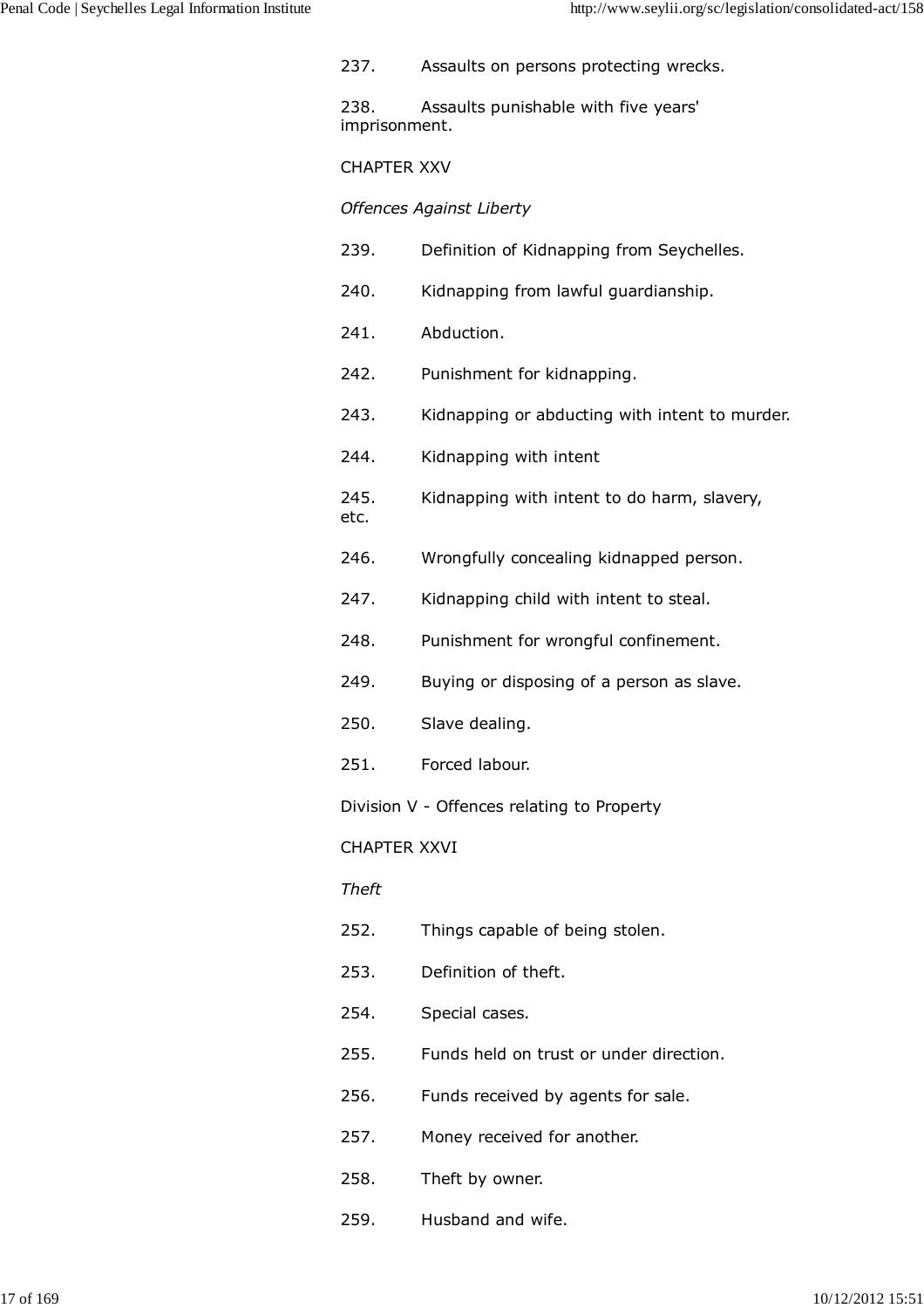- 260. General punishment for theft.
- 261. Stealing wills.
- 262. Stealing postal matter.
- 263. Stealing cattle.
- 264. Stealing from the person, in transit, etc.
- 265. Stealing by public servants.
- 266. Stealing by clerks or servants.
- 267. Stealing by directors or officers of companies.
- 268. Stealing by agents.
- 269. Stealing by tenants or lodgers.
- 270. Stealing after previous conviction.

# CHAPTER XXVII

# *Offences Allied to Stealing*

- 271. Concealing registers.
- 272. Concealing wills.
- 273. Concealing title deeds.
- 274. Killing animal with intent to steal.
- 275. Severing with intent to steal.
- 276. Fraudulent disposal of mortgaged goods.
- 277. Fraudulent dealing with ores.
- 278. Fraudulent appropriation of power.
- 279. Unlawful use of vehicles, animals, etc.

# CHAPTER XXVIII

# *Robbery and Extortion*

- 280. Definition of robbery.
- 281. Punishment of robbery.
- 282. Attempted robbery.
- 283. Assault with intent to steal.
- 284. Demanding property by written threat.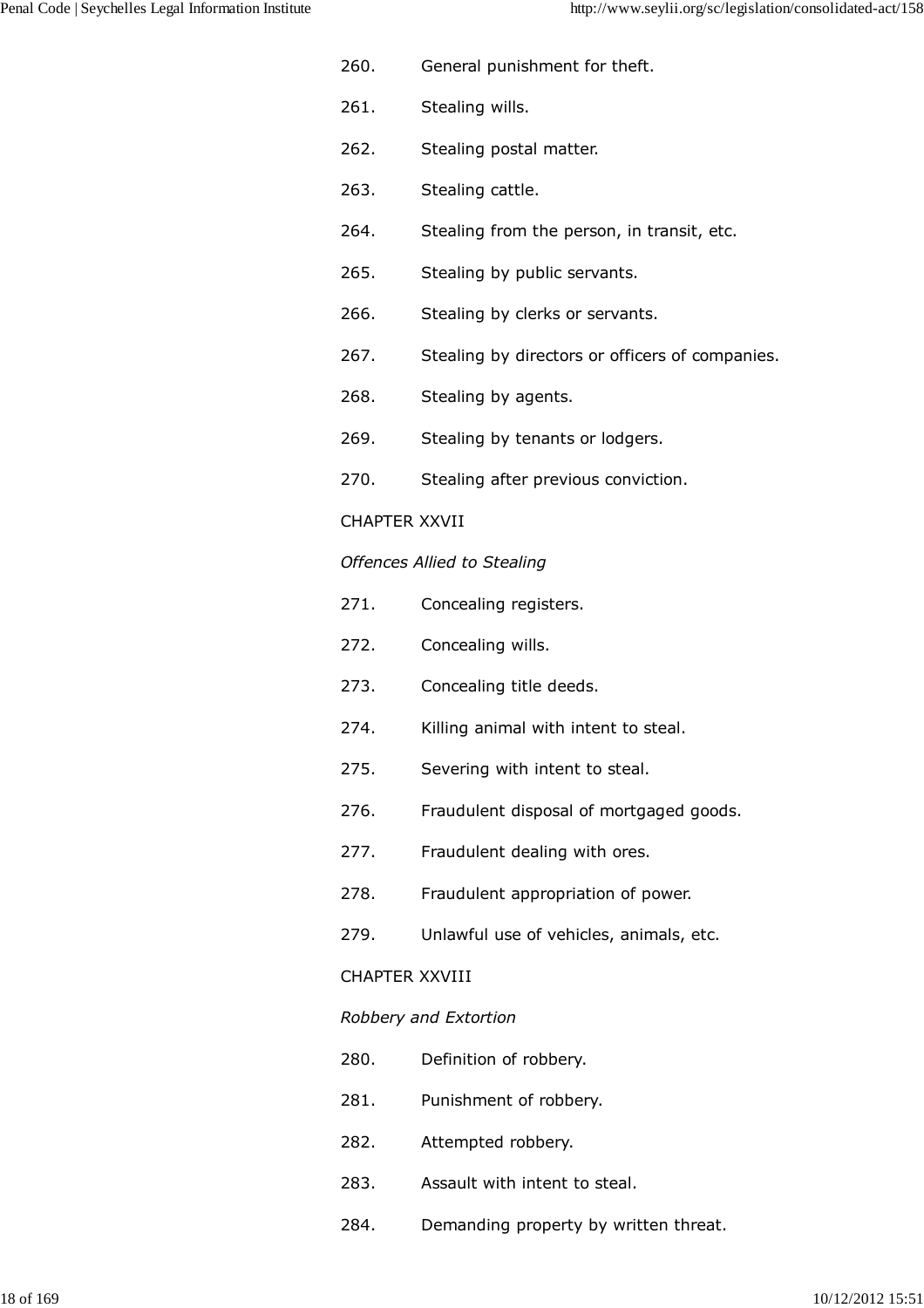| 285.<br>extort.        | Threatening to accuse of crime with intent to                         |
|------------------------|-----------------------------------------------------------------------|
| 286.                   | Procuring execution of deed by threats.                               |
| 287.<br>steal.         | Demanding thing with threats with intent to                           |
| <b>CHAPTER XXIX</b>    |                                                                       |
|                        | Burglary, Housebreaking and Similar Offences                          |
| 288.                   | Definition of breaking and entering.                                  |
| 289.                   | Breaking and entering dwelling-houses, etc.                           |
| 290.                   | Entering dwelling-house with intent.                                  |
| 291.<br>felony.        | Breaking into shop, etc., and committing                              |
| 292.                   | Breaking into shop, etc., with intent.                                |
| 293.                   | Armed, etc., with intent to commit felony.                            |
| 294.                   | Criminal trespass.                                                    |
| 295.                   | Forfeiture of housebreaking instruments.                              |
| <b>CHAPTER XXX</b>     |                                                                       |
| <b>False Pretences</b> |                                                                       |
| 296.                   | Definition of a false pretence.                                       |
| 297.                   | Obtaining goods by false pretence.                                    |
| 298.<br>pretence.      | Obtaining execution of security by false                              |
| 299.                   | Cheating.                                                             |
| 299A.                  | Issuing cheque without provision.                                     |
| 300.                   | Obtaining credit by false pretence.                                   |
| 301.                   | Conspiracy to defraud.                                                |
| 302.                   | Frauds on sale or mortgage of property.                               |
| 303.                   | Pretending to deal in witchcraft and offences<br>connected therewith. |
| 304.                   | Obtaining registration by false pretence.                             |
| 305.                   | False declaration for passport                                        |
| 306.                   | Possession of unauthorised weights, measures.                         |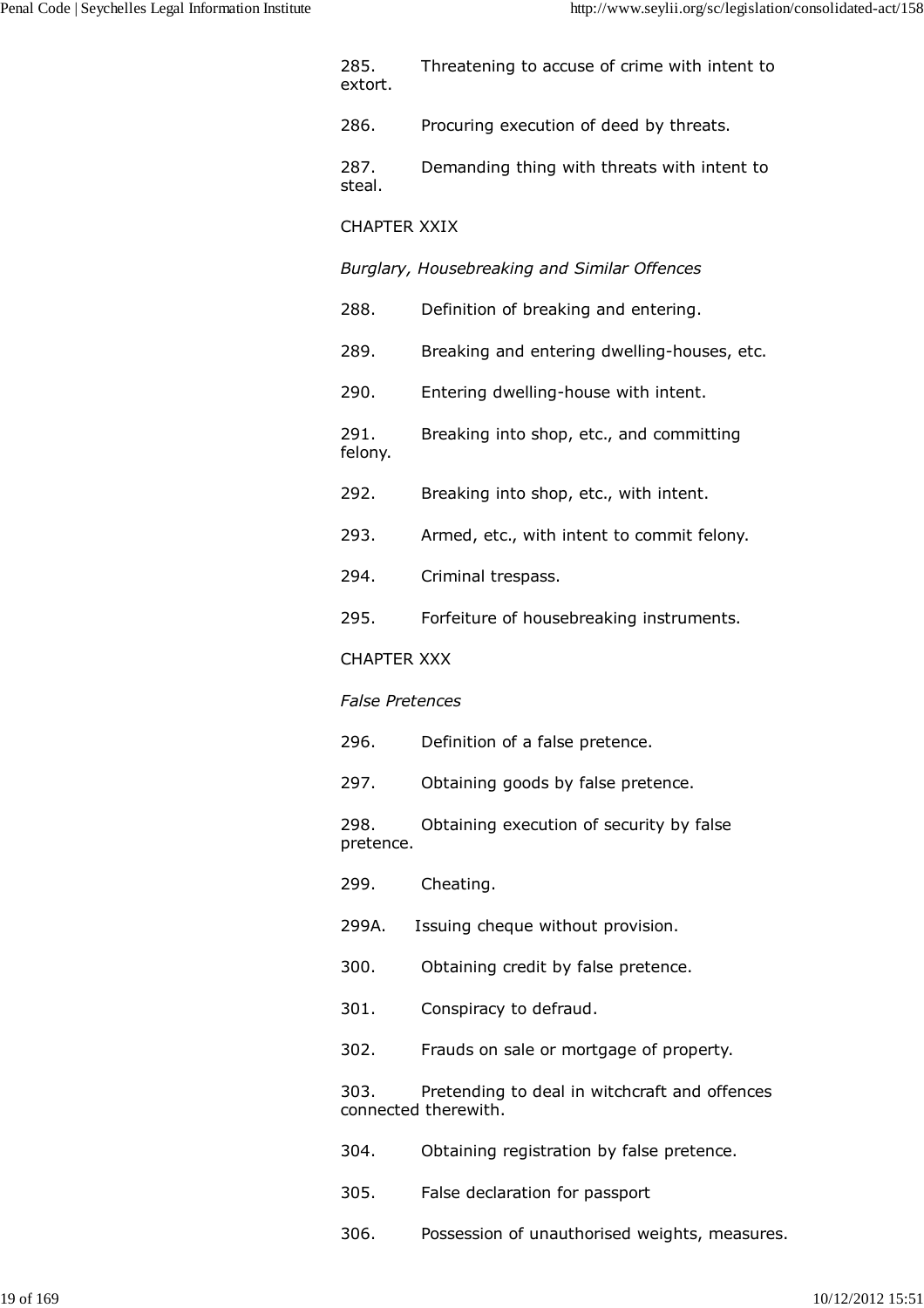307. Possession of false weights.

308. Use of false instrument for weighing or false weight.

### CHAPTER XXXI

*Receiving Property Stolen or Unlawful Obtained and Like*

### *Offences*

309. Receiving property stolen or unlawfully obtained.

- 310. Unlawful possession.
- 311. Tracing possession.

312. Receiving property dishonestly acquired outside Seychelles.

## CHAPTER XXXII

*Frauds by Trustees and Persons in a Position of Trust and False Accounting*

313. Fraudulent conversion by trustees.

314. Misappropriation and fraud by directors, and officers of corporation, etc.

- 315. Fraudulent publications as to companies, etc.
- 316. Fraudulent accounting by clerk.
- 317. Fraudulent accounting by public officer.

Division VI - Malicious Injuries to Property

### CHAPTER XXXIII

### *Offences Causing Injury to Property*

- 318. Arson.
- 319. Attempts to commit arson.
- 320. Setting fire to crops, etc.
- 321. Attempts to set fire to crops, etc.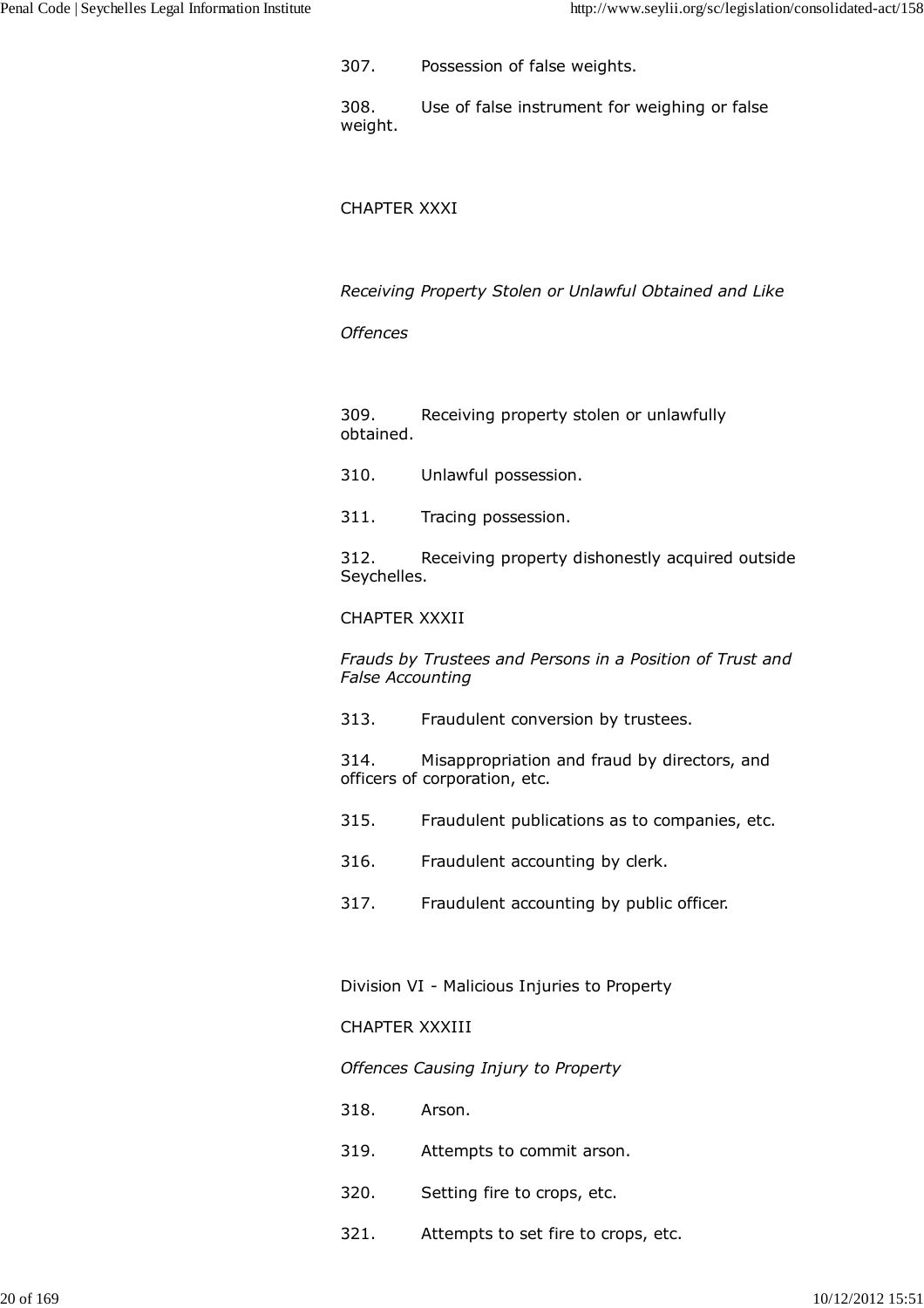- 322. Casting away ships.
- 323. Attempts to cast away ships.
- 324. Injuring animals.

325. Other malicious injuries; general and special punishments.

- 326. Attempted destruction by explosives.
- 327. Spreading infectious disease among animals.
- 328. Boundary marks removal of.
- 329. Government boundary marks damage to.
- 330. Threats to burn or destroy.

Division VII - Forgery, Coining and Counterfeiting

### CHAPTER XXXIV

### *Definitions*

- 331. Definition of forgery
- 332. Document.
- 333. Making a false document.
- 334. Intent to defraud.

### CHAPTER XXXV

### *Punishments for Forgery*

335. General punishment for forgery. 336. Forgeries punishable by imprisonment for life. 337. Forgeries punishable by imprisonment for ten years. 338. Forgeries punishable by imprisonment for seven years. 339. Uttering false documents. 340. Uttering cancelled or exhausted documents. 341. Procuring execution by false pretence. 342. Obliterating crossing on cheques. 343. Making documents without authority.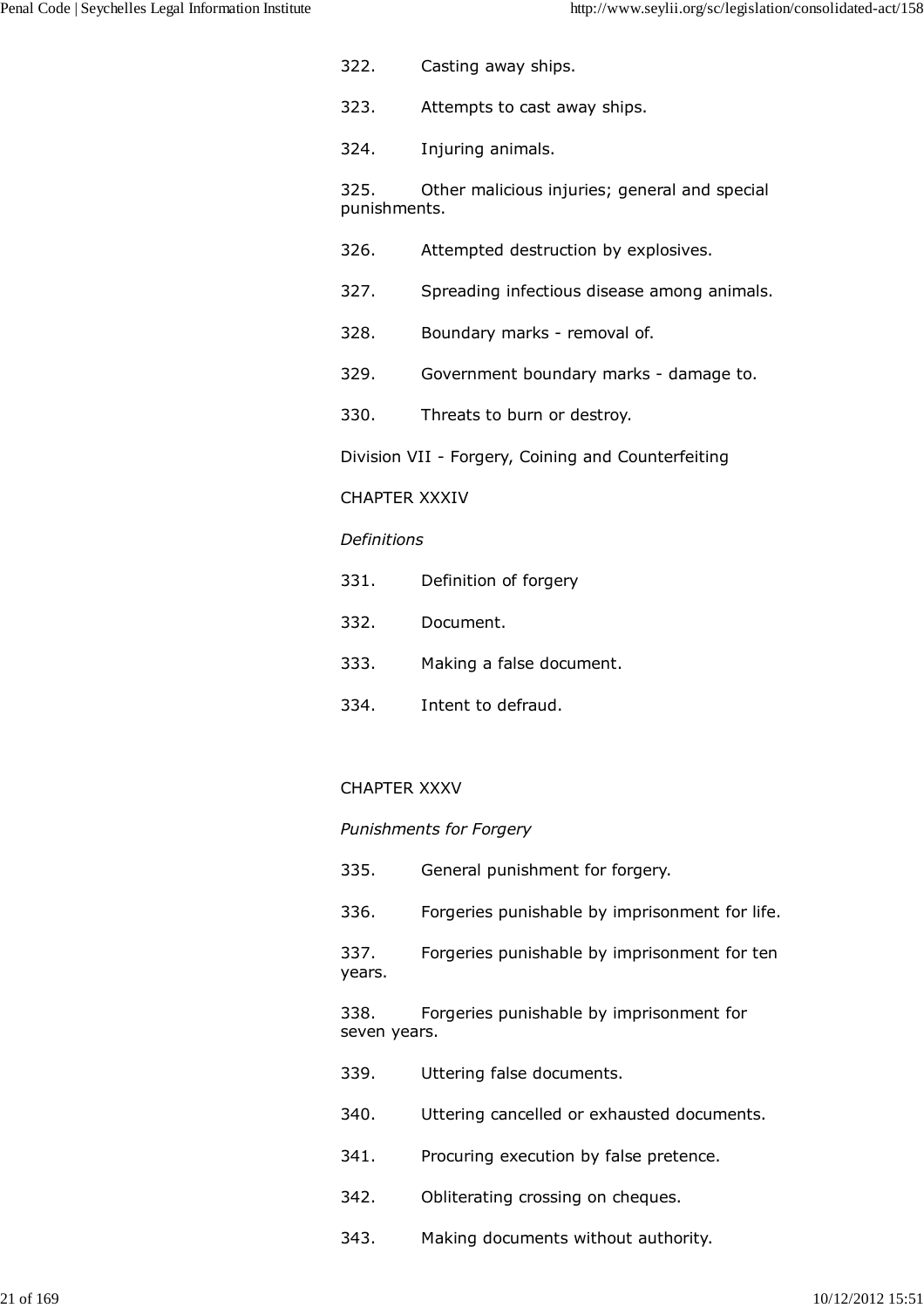- 344. Demanding property on forged will.
- 345. Importing and purchasing forged bank notes.
- 346. Falsifying warrants for money.
- 347. Falsification of register.
- 348. False certificate of marriage.
- 349. False statement for registration.

# CHAPTER XXXVI

*Offences Relating to Coin and Bank and Currency Notes*

- 350. Definitions.
- 351. Counterfeiting coin.
- 352. Preparation for coining.

353. Making or having in possession paper or implements of forgery.

- 354. Clipping.
- 355. Melting down of currency.
- 356. Impounding and destruction of counterfeit coin.
- 357. Possession of clippings.
- 358. Uttering counterfeit coin.
- 359. Repeated uttering.
- 360. Uttering metal or coin not current as coin.

361. Selling articles bearing designs in imitation of currency.

- 362. Exporting counterfeit coin.
- 363. Forfeiture of counterfeit coin, etc.

# *Counterfeit Stamps*

364. Possession of die for purpose of making stamps.

365. Possession of paper for making stamps.

CHAPTER XXXVII

*Personation*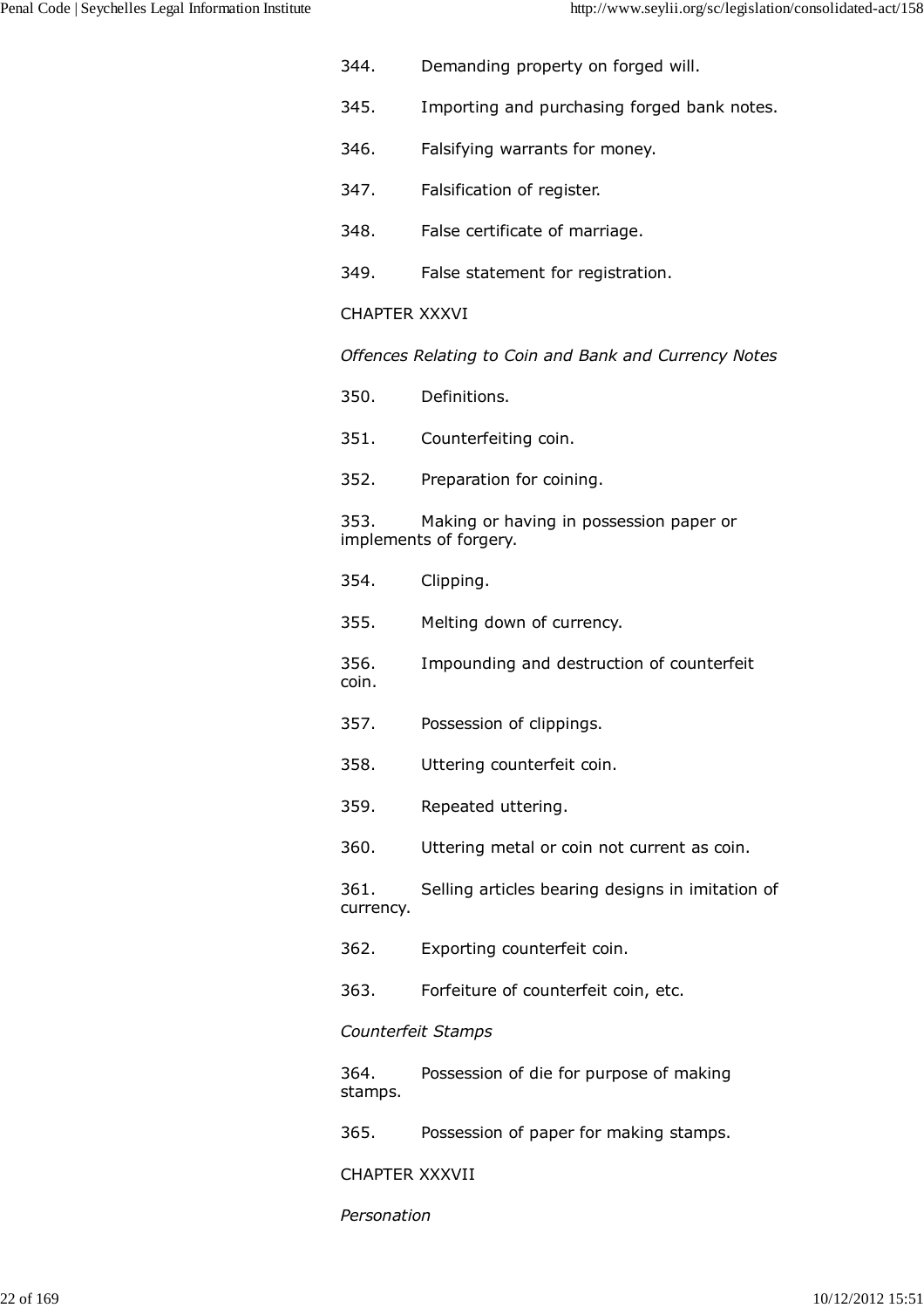- 366. General penalty for Personation.
- 367. Falsely making acknowledgement.
- 368. Personation of person named in certificate.
- 369. Lending certificate for Personation.
- 370. Personating person named in a testimonial.
- 371. Lending testimonial.

# CHAPTER XXXVIII

*Secret Commissions and Corrupt Practices*

- 372. Interpretation.
- 373. Corrupt practices.
- 374. Secret commission on Government contracts.
- 375. Presumption as to corrupt practices
- 376. Consent of Attorney General to prosecution.

Division VIII -Attempts and Conspiracies and Accessories after the fact

# CHAPTER XXXIX

# *Attempts*

- 377. Attempt defined.
- 377A. Soliciting or inciting others to commit offence.
- 378. General punishment for attempts.

379. Punishment for attempts to commit certain felonies.

380. Neglect to prevent commission of a felony.

# CHAPTER XL

# *Conspiracies*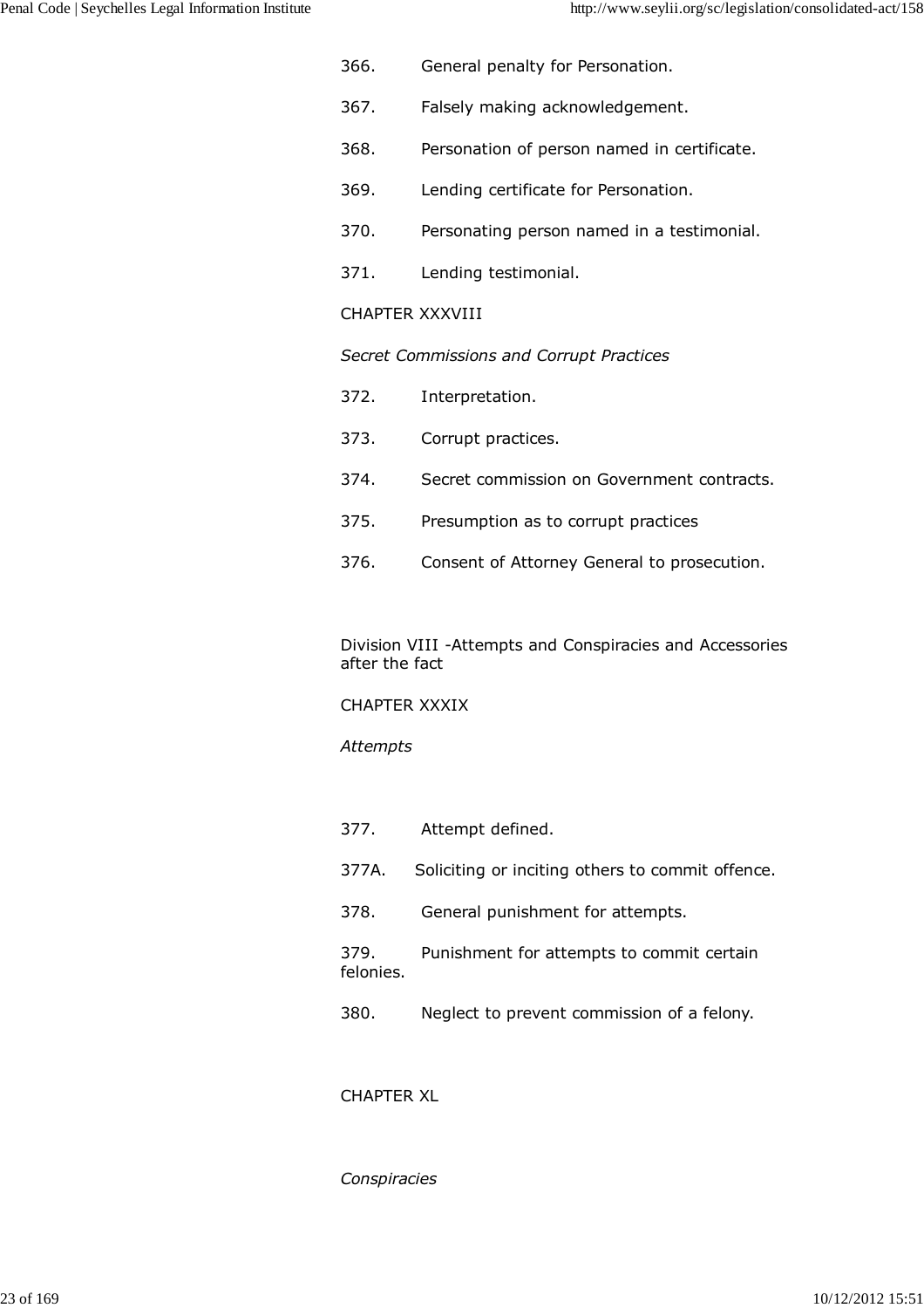- 381. Conspiracy to commit felony.
- 382. Conspiracy to commit misdemeanours.
- 383. Other conspiracies.
- CHAPTER XLI

*Accessories after the Fact*

384. Definition.

 $\_$ 

- 385. Punishment of accessories to felonies.
- 386. Punishment of accessories to misdemeanours.

PART I - GENERAL PROVISIONS

CHAPTER I

### *Preliminary*

**1.** This Act may be cited as The Penal Code and hereinafter is referred to as "this Code".

**3.** Nothing in this Code shall affect -

*(a)* the liability, trial or punishment of a person for an offence against any law in force in Seychelles other than this Code; or

*(b)* the liability of a person to be tried or punished for an offence under the provisions of any law in force in Seychelles relating to the jurisdiction of the courts of Seychelles in respect of acts done beyond the ordinary jurisdiction of such courts; or

*(c)* the power of any court to punish a person for contempt of such court; or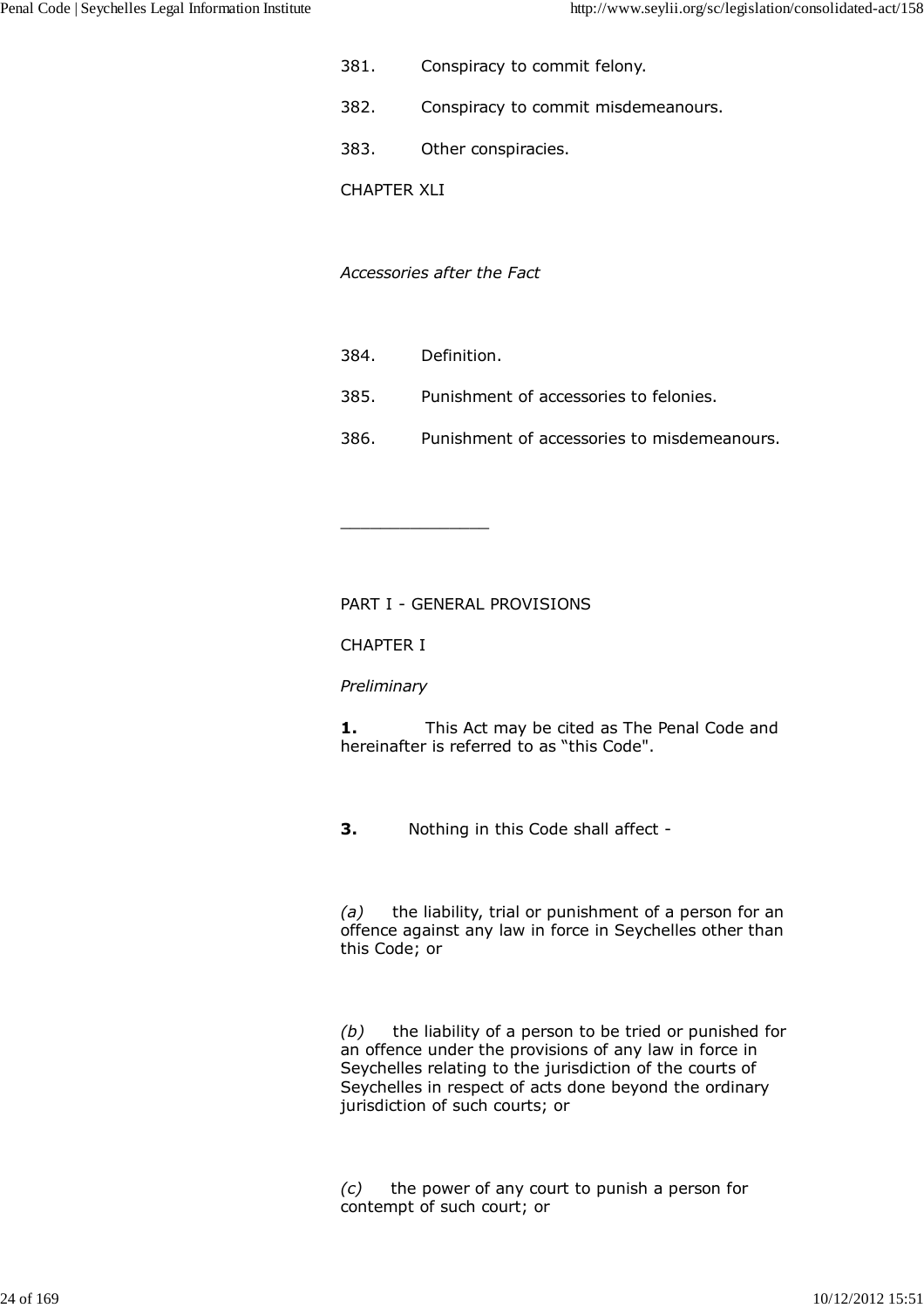(c) the person non-accidentally touches the other person with the person's sexual organ;

(d) the person penetrates any part of the body orifice of the other person for a sexual purpose.

(3) For the purposes of subsection (1), a victim is dependent upon, or is under the legal authority of a person if the person is the guardian of or has control or custody over or care of the victim or was at the time living in the same household as the victim and was in a position of authority over the victim.

(4) For the purposes of subsection (1) a person is closely related to a victim if the person is the father, mother, brother or half-brother, sister or half-sister, grandfather or grandmother of the victim.

## **136A.** (Repealed by Act 15 of 1996)

- 137. Any person who does an indecent act -
- (a) in the public view;

(b) in a public place in the presence of one or more persons; or

(c) in any place, with intent thereby to insult or offend any person,

is guilty of an offence and liable to imprisonment for five years.

**138.** Any person who -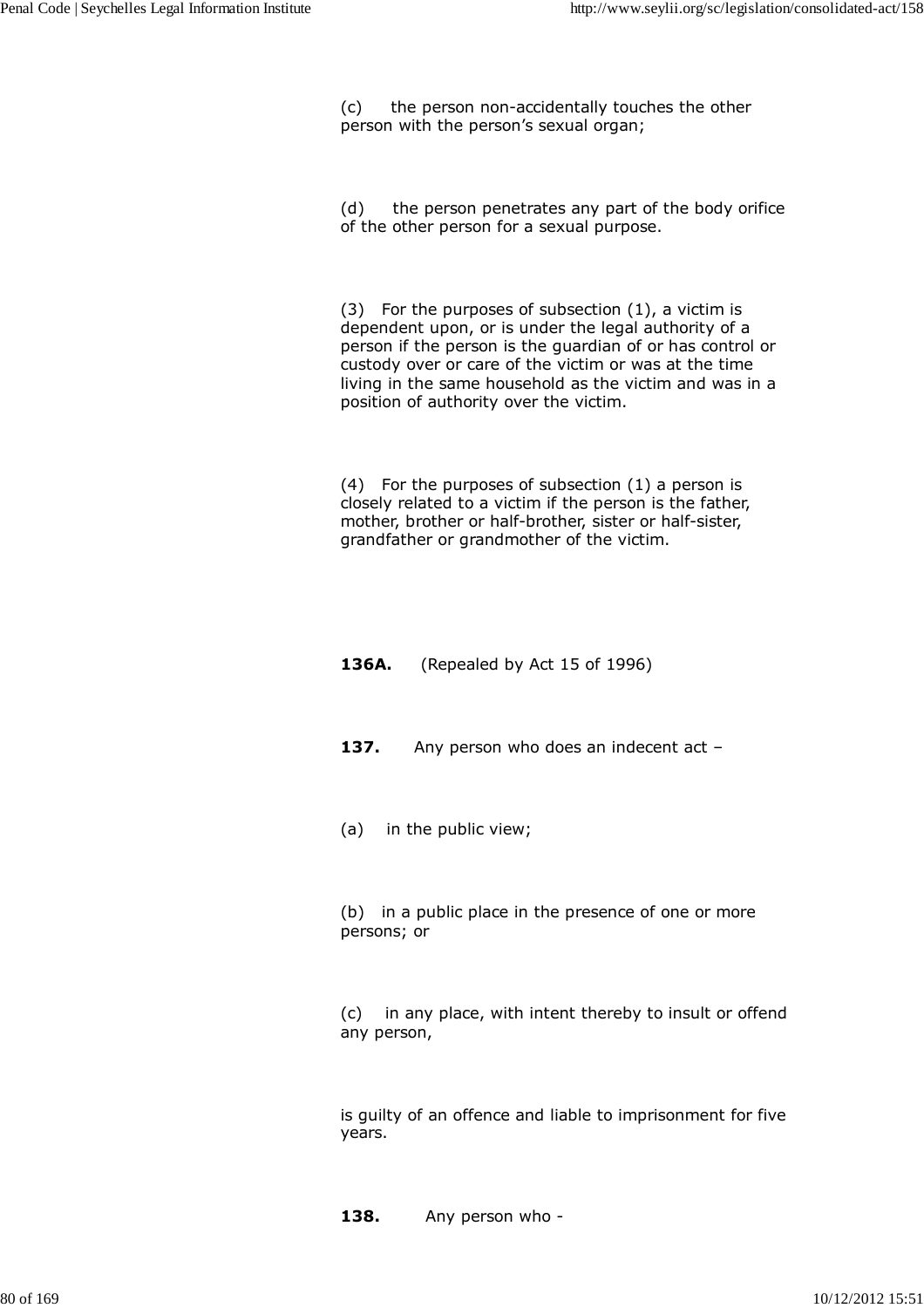(a) procures or attempts to procure any girl or woman under the age of twenty-one years, not being a common prostitute or of known immoral character, to have unlawful carnal connection, either in Seychelles or elsewhere, with any other person or persons; or

(b) procures or attempts to procure any woman or girl to become, either in Seychelles or elsewhere, a common prostitute; or

 (c) procures or attempts to procure any woman or girl to leave Seychelles, with intent that she may become an inmate of or frequent a brothel elsewhere; or

 (d) procures or attempts to procure any woman or girl to leave her usual place of abode in Seychelles (such place not being a brothel), with intent that she may, for the purposes of prostitution, become an inmate of or frequent a brothel either in Seychelles or elsewhere,

is guilty of a misdemeanour:

Provided that no person shall be convicted of any offence under this section upon the evidence of one witness only, unless such witness be corroborated in some material particular by evidence implicating the accused.

**139.** Any person who -

 (a) by threats or intimidation procures or attempts to procure any woman or girl to have any unlawful connection, either in Seychelles or elsewhere; or

 (b) by false pretences or false representations procures any woman or girl, not being a common prostitute or of known immoral character, to have any unlawful carnal connection, either in Seychelles or elsewhere; or

(c) applies, administers to, or causes to be taken by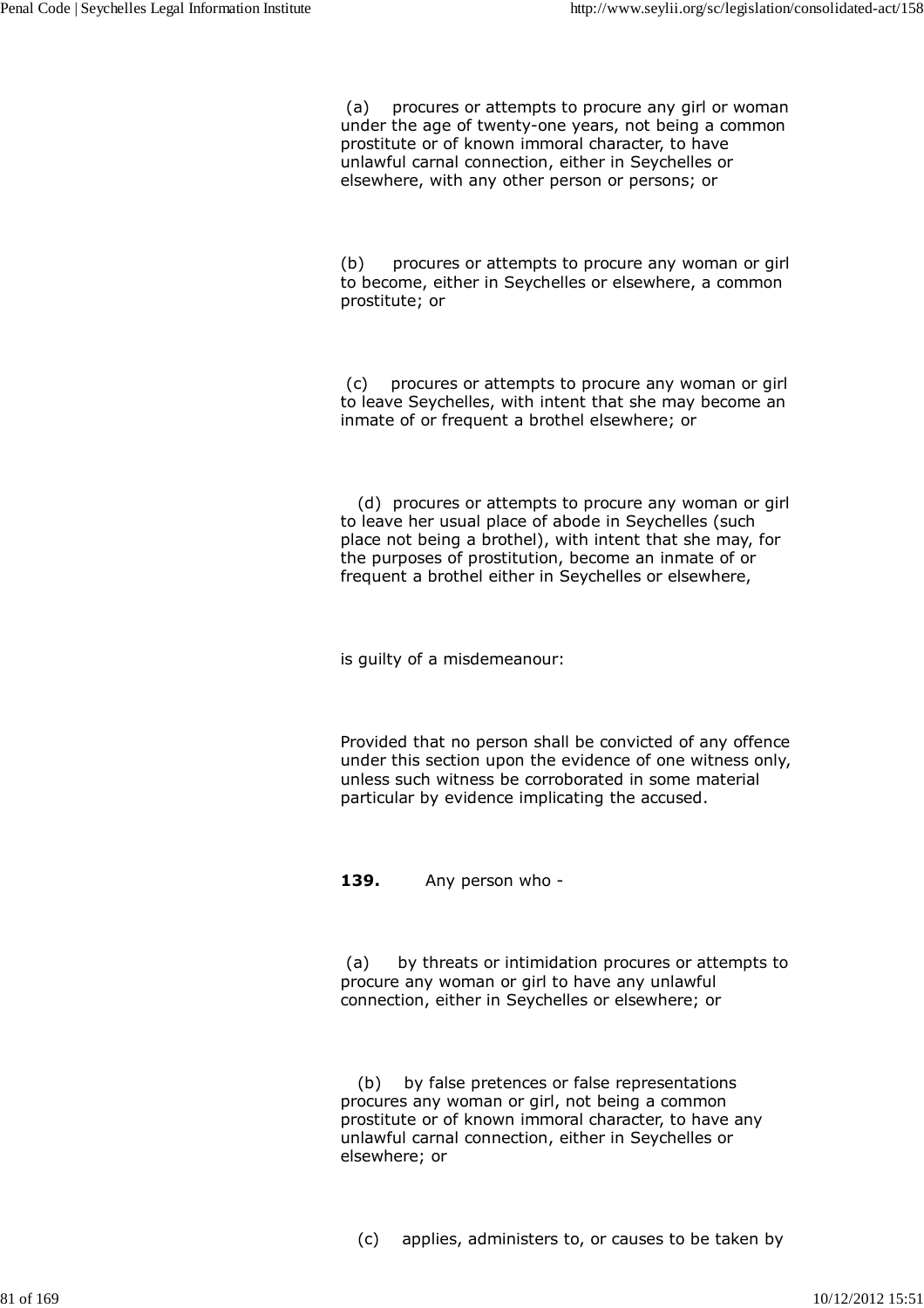any woman or girl any drug, matter, or thing with intent to stupefy or overpower so as thereby to enable any person to have unlawful carnal connection with such woman or girl,

is guilty of a misdemeanour:

Provided that no person shall be convicted of an offence under this section upon the evidence of one witness only, unless such witness be corroborated in some material particular by evidence implicating the accused.

**140.** (1) Any person who, being the owner or occupier of premises or having or acting or assisting in the management or control thereof, induces or knowingly suffers any girl under the age of thirteen years to resort to or be upon such premises for the purpose of being unlawfully and carnally known by any man, whether such carnal knowledge is intended to be with any particular man or generally, is guilty of a felony, and is liable to imprisonment for five years.

(2) Any person who, being the owner or occupier of premises or having or assisting in the management or control thereof, induces or knowingly suffers any girl not under the age of thirteen years but under the age of fifteen years to resort to or be upon such premises for the purpose of being unlawfully and carnally known by any man, whether such carnal knowledge is intended to be with any particular man or generally, is guilty of a misdemeanour.

(3) It shall be a sufficient defence to any charge under this section if it shall be made to appear to the court before whom the charge shall be brought that the person so charged had reasonable cause to believe and did in fact believe that the girl was of or above the age of fifteen years.

141. Any person who detains any woman or girl against her will -

 (a) in or upon any premises with intent that she may be unlawfully and carnally known by any man, whether any particular man or generally; or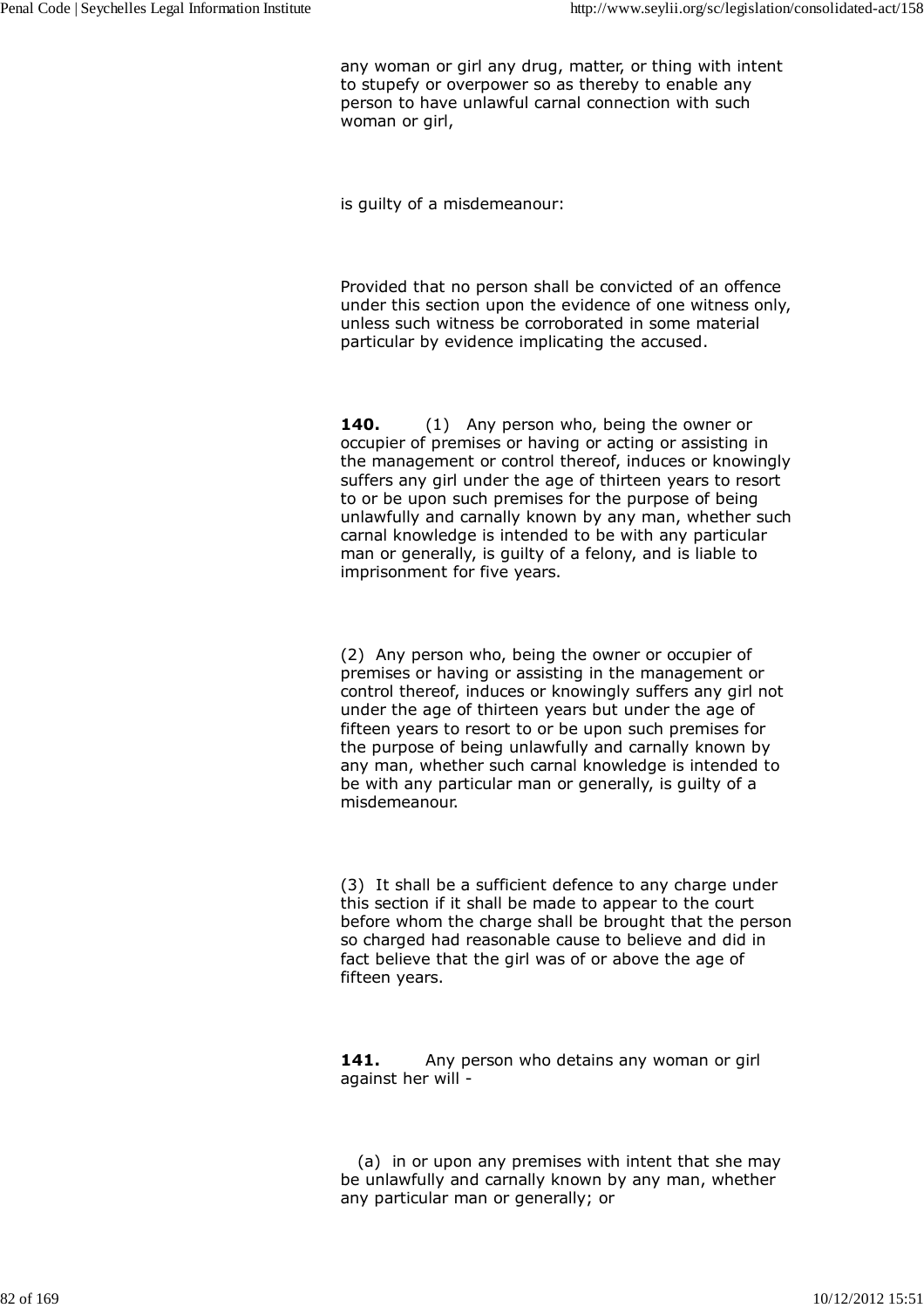(b) in any brothel,

is guilty of a misdemeanour.

When a woman or girl is in or upon any premises the purpose of having any unlawful carnal connection, or is in any brothel, a person shall be deemed to detain such woman or girl in or upon such premises or in such brothel, if, with intent to compel or induce her to remain in or upon such premises or in such brothel, such person withholds from such woman or girl any wearing apparel or other property belonging to her, or where wearing apparel has been lent or otherwise supplied to such woman or girl by or by the directions of such person, such person threatens such woman or girl with legal proceedings if she takes away with her the wearing apparel so lent or supplied.

No legal proceedings, whether civil or criminal, shall be taken against any such woman or girl for taking away or being found in possession of any such wearing apparel as was necessary to enable her to leave such premises or brothel.

**142.** If it appears to any magistrate, on information made before him on oath by any parent, relative or guardian of any woman or girl or other person who, in the opinion of the magistrate, is acting bona fide in the interests of any woman or girl, that there is reasonable cause to suspect that such woman or girl is unlawfully detained for immoral purposes by any person in any place within the jurisdiction of such magistrate, such magistrate may issue a warrant authorising the person named therein to search for, and, when found, to take to and detain in a place of safety such woman or girl until she can be brought before a magistrate; and the magistrate before whom such woman or girl is brought may cause her to be delivered up to her parents or guardians, or otherwise dealt with as circumstances may permit and require.

A magistrate issuing such warrant may, by the same or any other warrant, cause any person accused of so unlawfully detaining such woman or girl to be apprehended and brought before a magistrate and proceedings to be taken for punishing such person according to law.